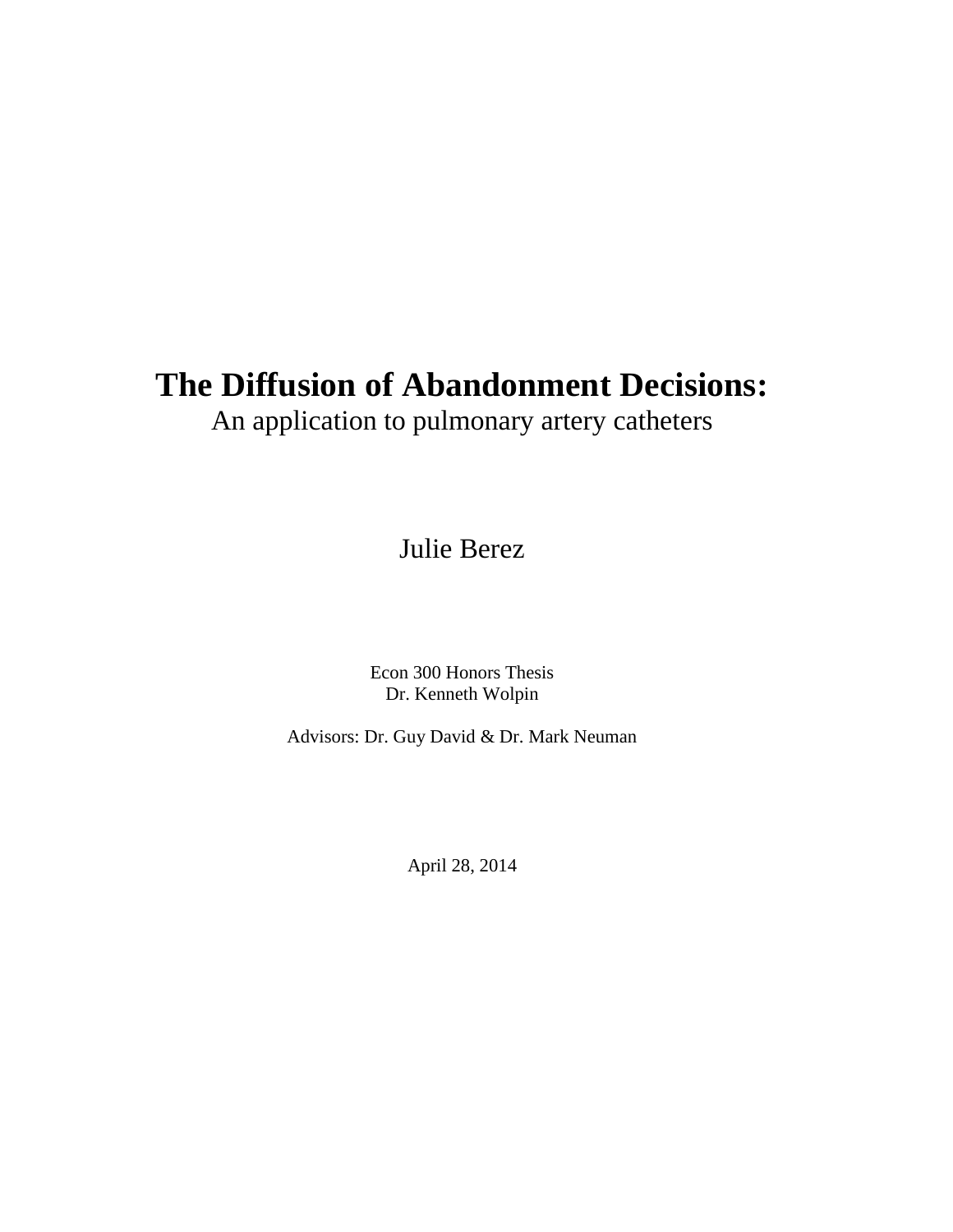#### **I. BACKGROUND**

This paper studies the abandonment of technology in reaction to information shocks. While the diffusion of new technologies has been widely researched, the reverse is less well understood. The deficient knowledge of the factors driving abandonment is particularly problematic in the health care sector, where curbing overuse of redundant or dangerous technologies is a high priority. Using the abandonment of pulmonary artery (PA) catheters as an empirical application, this paper aims to understand patterns of human behavior when information becomes available that suggests that a technology is ineffective. This study is the first of its kind to propose a mechanism for characterizing abandonment based on peer to peer information transfer.

#### **II. LITERATURE**

#### II.1. Abandonment

The economics literature contains little theory on behavioral patterns of abandonment. The most significant contributions come from the field of agricultural economics but findings have not been generalized. These studies focus on the adoption and subsequent abandonment of farming technologies or processes. Walton (2008) constructs a model in which a farmer faces an initial discrete choice to adopt a technology based on a preliminary estimates of cost versus profit and a successive choice to abandon after realizing true costs and profits. Uematsu et al (2010) expand on this by estimating the probability of adoption, retention, and abandonment at a given point in time. Läpple (2010) uses a hazard function to model the likelihood of abandoning organic farming given the length of survival time since adopting and a set of parameters to account for differential characteristics. Each of these papers treats abandonment as a one-time decision that is not reversible. This limits the applicability to health care settings where physicians often taper use of a procedure overtime rather than instantaneously.

- 2 -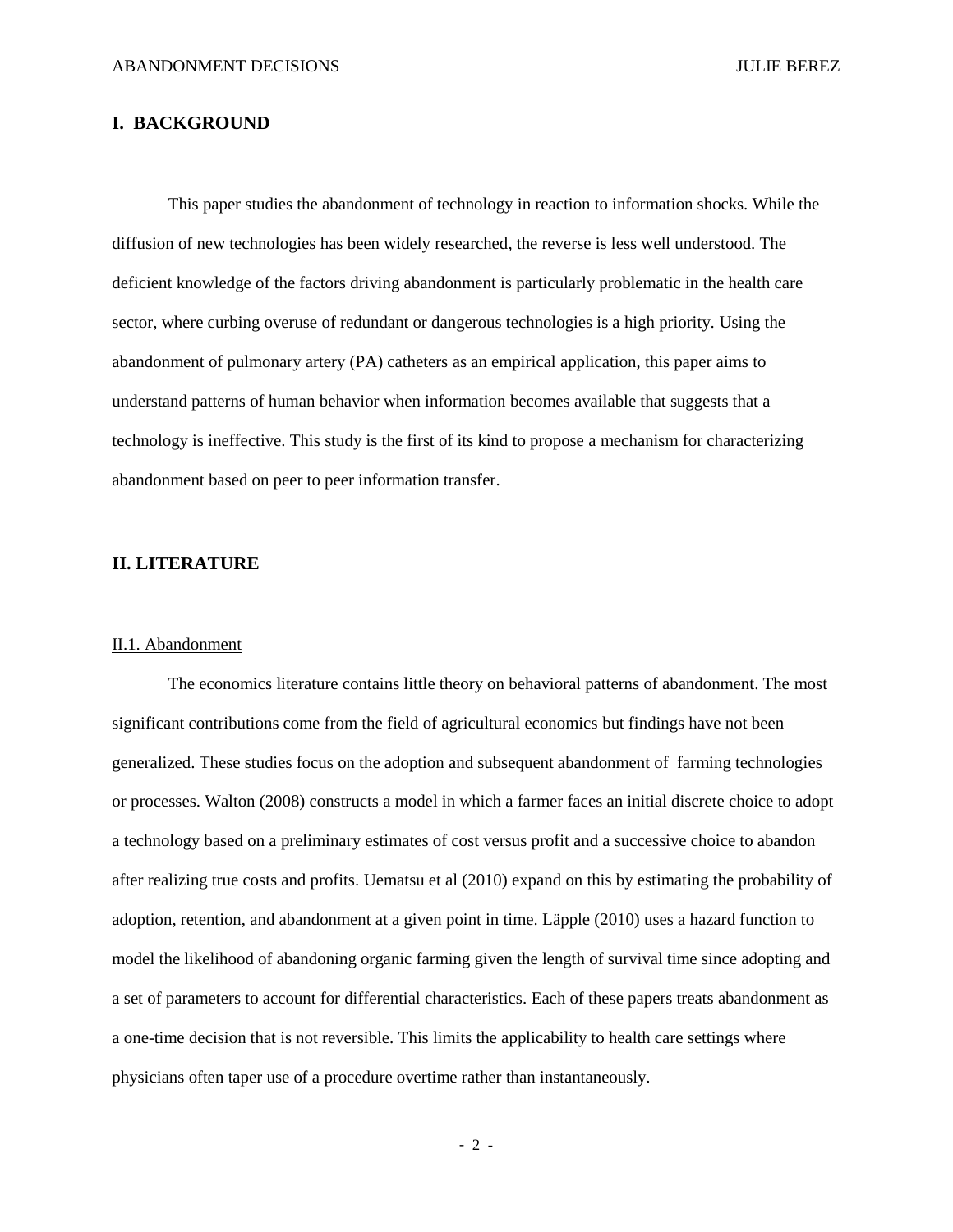More relevant to the application explored in this paper is the growing literature on abandonment of technologies by physicians. These aim to understand the characteristics of hospitals or physicians that change their behavior in response to new research findings suggesting that a technology is ineffective. Empirical analyses by Duffy and Farley (1992) and Howard (2011, 2012, 2013) demonstrate that high profile clinical trials and recommendations can lead to abandonment and cost savings but that abandonment is not uniform.<sup>1</sup> Howard et al (forthcoming) applied the theory of supplier induced demand to show that providers at physician-owned surgery centers abandoned a common knee surgery at a lesser rate than peers practicing in hospitals after a trial indicated ineffectiveness. While focusing on peer-topeer interactions rather than supplier induced demand, our paper aims to contribute to the health care abandonment literature in a way that is generalizable to the wider economics literature.

#### II.2. Adoption

l

The literature on adoption after diffusion of new information is highly saturated and has many potential applications to abandonment. The decision to abandon a technology given the spread of new information conceptually mirrors the decision to adopt a technology under new information. Diffusion of innovation is typically modeled in the literature as an s-shaped curve (Rogers 1962). The s-curve is simply the cumulative distribution function of adopters overtime if individuals' propensity to adopt is characterized by a normal distribution. Most of the literature that follows models some derivation of the scurve.

The most relevant adoption models to our application are those characterizing diffusion in social networks. Herding models are the most basic theories in this category. Banerjee (1992) describes a

<sup>&</sup>lt;sup>1</sup>Duffy and Farley (1992) show that ownership, teaching status, location, payer mix, and volume all influence a physician's probability of abandoning intermittent positive pressure breathing. Howard (2011) finds that teaching status, ownership, and make-up of a health system do not influence relative rates of abandonment in the case of percutaneous coronary intervention (PCI) after the COURAGE trial. Howard (2012) shows a 47% decline in arthroscopic debridement and lavage surgical treatments after a negative trial results were published in the New England Journal of Medicine. Howard (2013) shows a 7.9% decline in prostate testing rates among men ages 75+ after the US Preventative Services Task Force recommended against screening.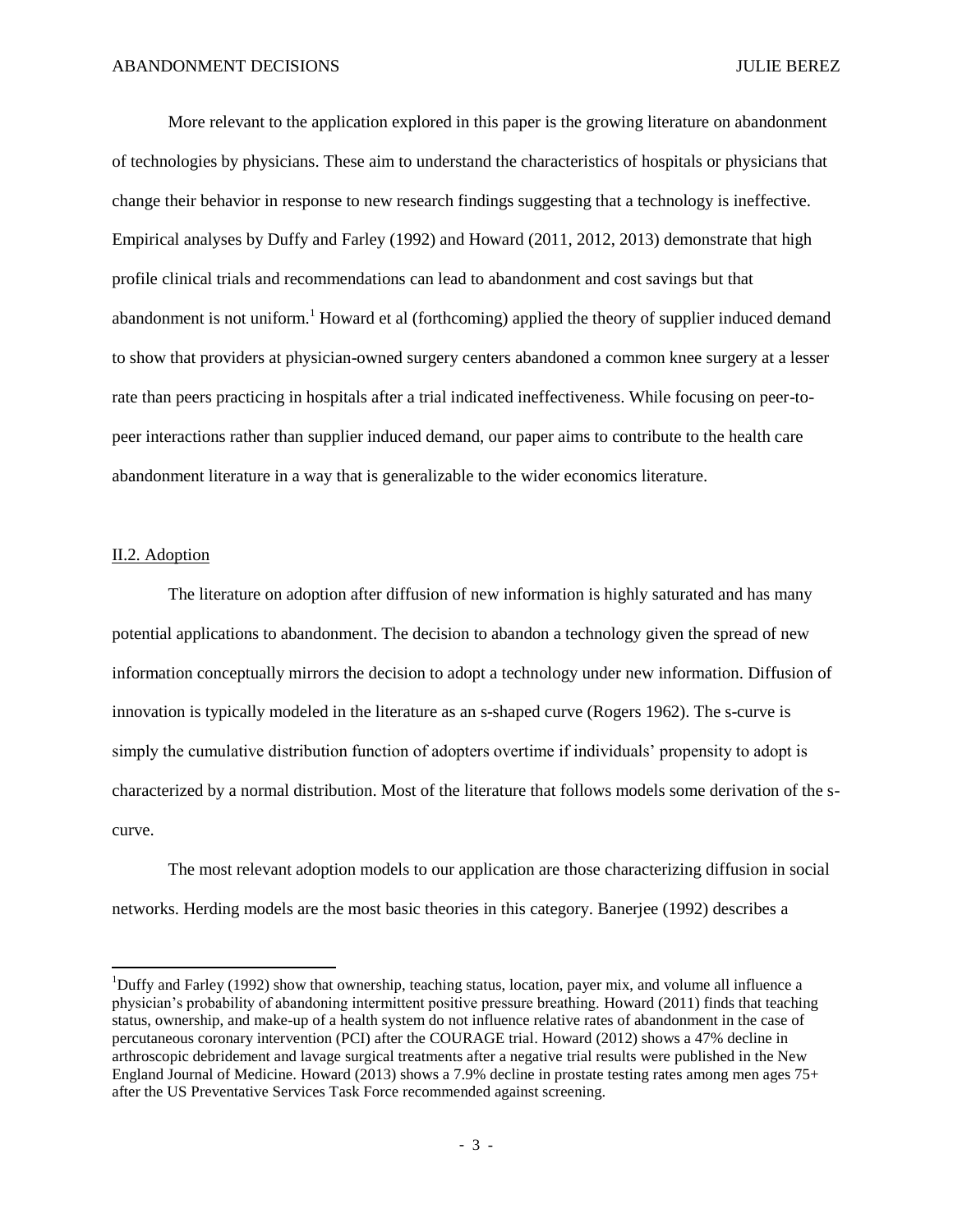herding model as a game with two empty restaurants. If a person randomly chooses to eat at restaurant one and the second person to walk by has no prior information, he will also eat at restaurant one because it is busier. If the third person to walk by has private information that restaurant two is better, he may choose to ignore this information in order to follow the herd. Thus herding causes agents to ignore information, causing convergence towards inefficient equilibria.

While herding is a real occurrence, in many instances individuals incorporate their own experiences with the experiences of those in their networks. Bala and Goyal (1998) model a network in which agents are aware of the payoffs of their own actions as well as the payoffs of the actions of others. Assuming each action is chosen enough times by some agent, the true payoffs of each action will be revealed overtime and society will converge to an efficient equilibrium. Golub and Jackson (2010) describe a similar network, except information is aggregated through discrete communication using the DeGroot (1974) model of consensus. By the DeGroot model, an individual's beliefs in period two is the weighted average his and his neighbors' period one beliefs. Golub and Jackson assume that agents' initial beliefs are based on noise around a correct mean. Thus, updating information overtime will lead to a network equilibrium that converges to the true mean.

#### II.3. Application to Abandonment

Young (2009) examines three theories of diffusion—contagion, social influence, and social learning—in a manner that is concretely applicable to abandonment decisions. In a contagion model, adoption spreads much like an epidemic. An individual adopts simply because he comes into contact with someone who has adopted. In social influence models, individuals adopt once the number of adopters around them has crossed a certain threshold. Social learning models take social influence models one step further: agents now adopt once they believe the benefit of the innovation has crossed a certain threshold based on observations of the experience of early adopters. Bala's and Goyal's model is an example of social learning.

- 4 -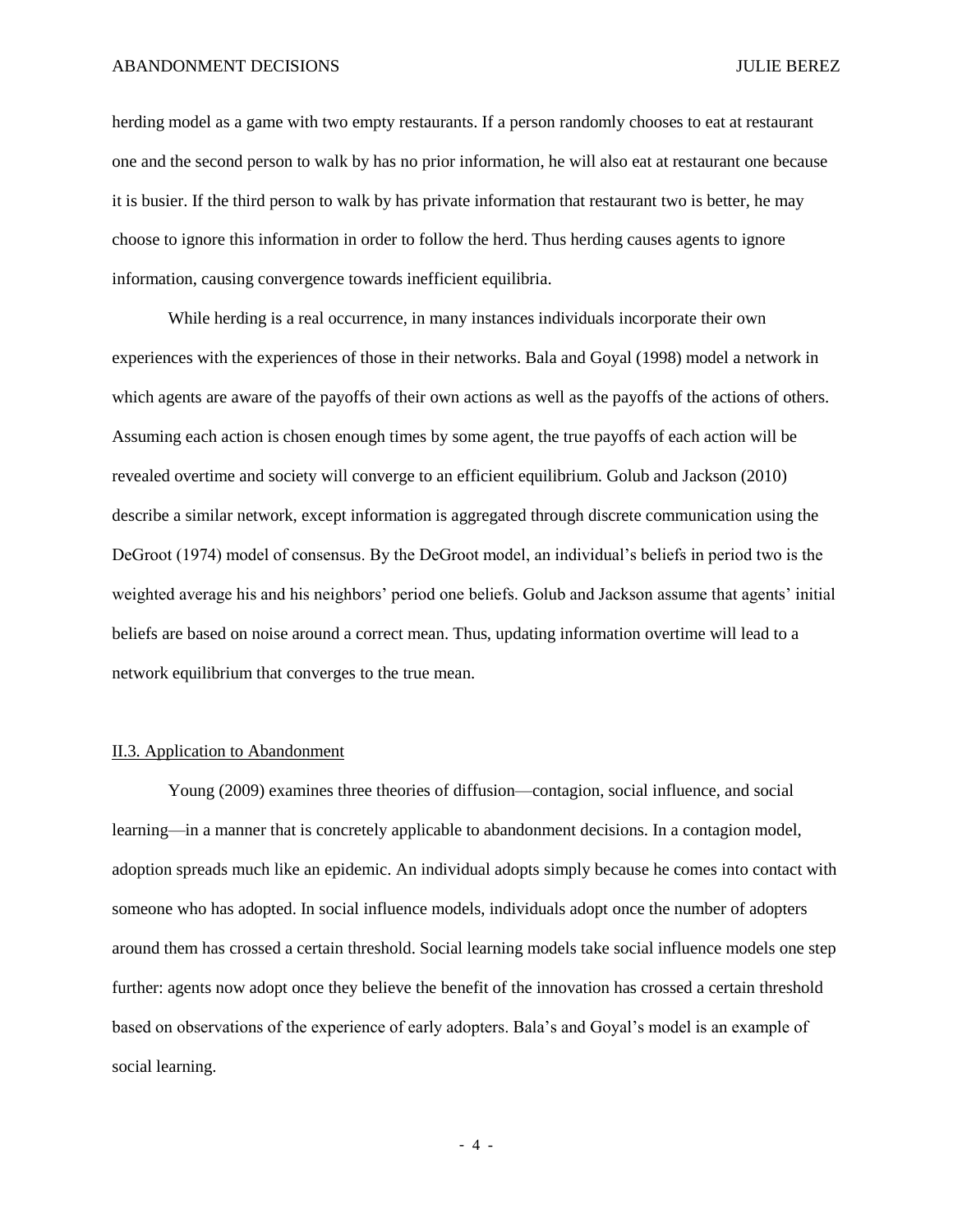Of Young's models, social learning model is the most closely adaptable to an abandonment model. Young begins by defining  $r(t)$  as a cumulative measure of the information generated by adopters at a given time,  $t$ :

$$
r(t) = \int_0^t p(s)ds
$$

 $r(t)$  will grow overtime as more adopters contribute information about the value of the innovation. While this is the sum all information known to society, the portion of this information an individual differs based on a measure of social connectivity,  $B_i$ . Each agent has a response function  $\phi_i(r)$  denotes the probability that an agent will adopt given the cumulative information of the experience of the adopters,  $r(t)$ . The response function is related to an individual's information threshold  $r_i$ :

$$
r_i = \frac{\tau_i (c_i - \mu_{i0})}{B_i (\mu - c_i)}
$$

The information threshold depends on five parameters. Young defines  $\mu$  as the average payoff from using the innovation as compared to the status quo technology and  $\mu_{i0}$  as each agents' initial beliefs about the value of the technology. These beliefs are somewhat arbitrary given that, by definition, neither the agent nor the agent's peers has used the technology when  $\mu_{i0}$  is established. The cost of the innovation to each individual is given as  $c_i$ . Thus  $c_i - \mu_{i0}$  is the initial perceived cost of adoption to the individual and  $\mu - c_i$  is the actual benefit of adoption. If the ratio of these two measures is high (ie, there is high perceived cost and low actual benefit), the individual will have a high information threshold for adoption. This ratio is further influenced by two measures. Individuals become more likely to adopt if  $\tau_i$ , a measure of flexibility, is low. Agents with low  $\tau_i$  will change their behavior based on a small amount of information. Finally, individuals with a high  $B_i$ , the aforementioned measure of social connectedness, are more likely to adopt. Agents with a higher  $B_i$  will have more interactions with adopters and will thus have more information with which to update their prior beliefs. When the cumulatively generated information,  $r(t)$ , exceeds the information threshold,  $r_i$ , an agent will be more likely to adopt. The actual point at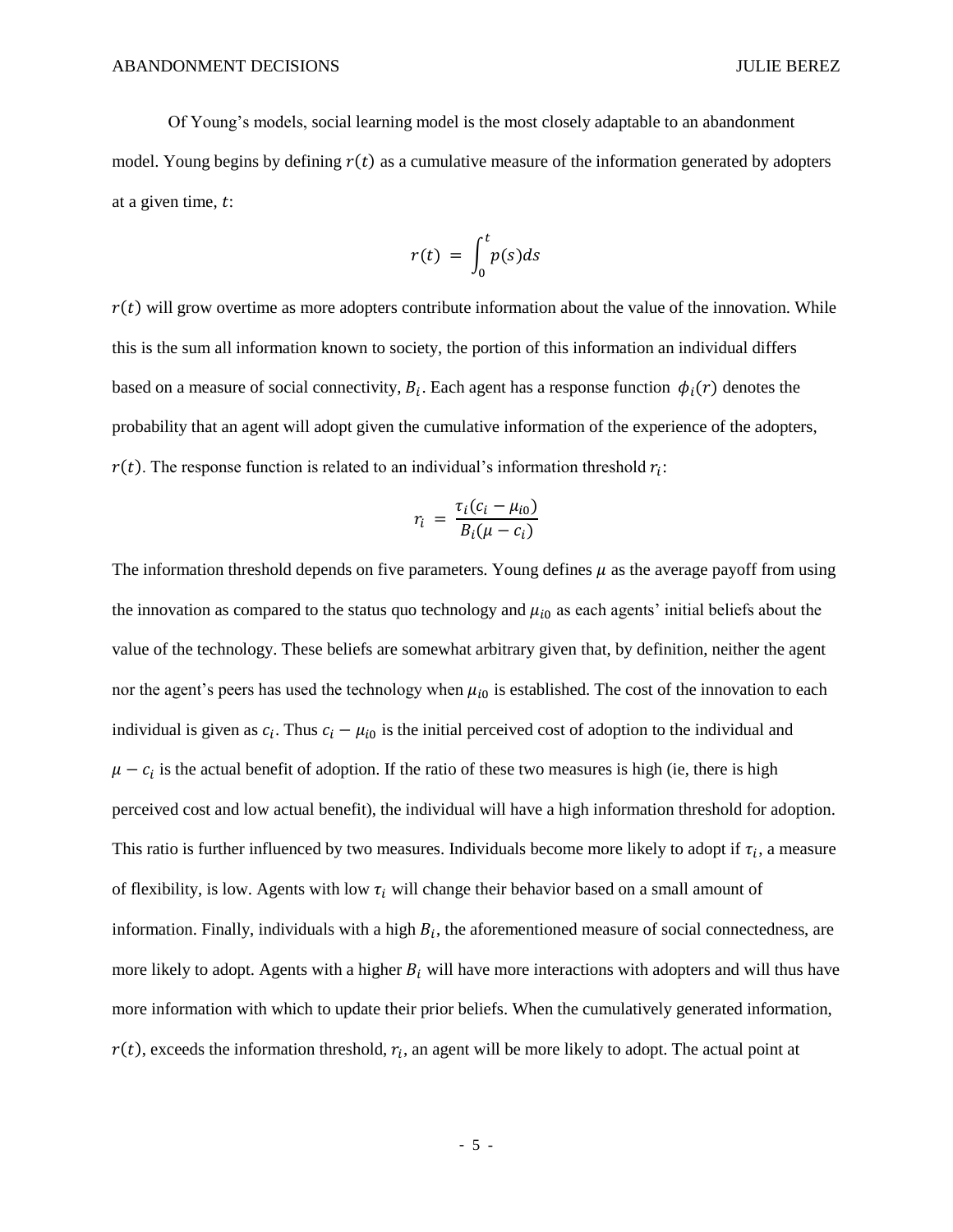which the agent adopts is a function of  $\phi_i(r)$ . Plotting the sum of  $\phi_i(r)$  for all i over r yields an s-shaped curved typical of diffusion theory.

While these models of diffusion were designed to simulate adoption patterns, there exists great potential to adapt them to abandonment by reinterpreting a few parameters. Given that agents have prior experience using the technology in the abandonment scenario,  $\mu_{i0}$  will be based on prior experience with the old technology rather than a random perception of a new technology. The parameter,  $r(t)$ , will be the cumulative information on the effects of abandonment based on academic literature and experiences of those who have already abandoned. As in Young's adoption model,  $r(t)$  is the cumulative experience for *all* society, but only a portion of this information may have reached any given physician.

The following empirical analysis will be most concerned with the parameter measuring social connectivity,  $B_i$ . Agents who use a technology can be characterized by varying levels of social connectivity based on the community to which they belong. Communities with a high  $B_i$  would be the first to learn new information and would be more likely to be aware of early abandoners. In our application to PA catheters, physicians practicing at a teaching hospital might have a high initial  $B_i$ . As shown in Young's model, agents with a high  $B_i$  will have a lower information threshold,  $r_i$ , and will likely be among the earliest group to abandon. Agents with a lower initial  $B_i$  will be less aware of the cumulative information on abandonment available in society and have a higher information threshold to reach before abandoning. For instance, these could be physicians at remote rural hospitals.

This paper contends that a sudden shock that increases  $B_i$  will cause agents with an initially high information threshold,  $r_i$ , to abandon a previously used technology. In our empirical analysis, this sudden increase in social connectivity occurs when a physician who is aware of current best-practices regarded the use of a technology enters a hospital where physicians were previously less aware.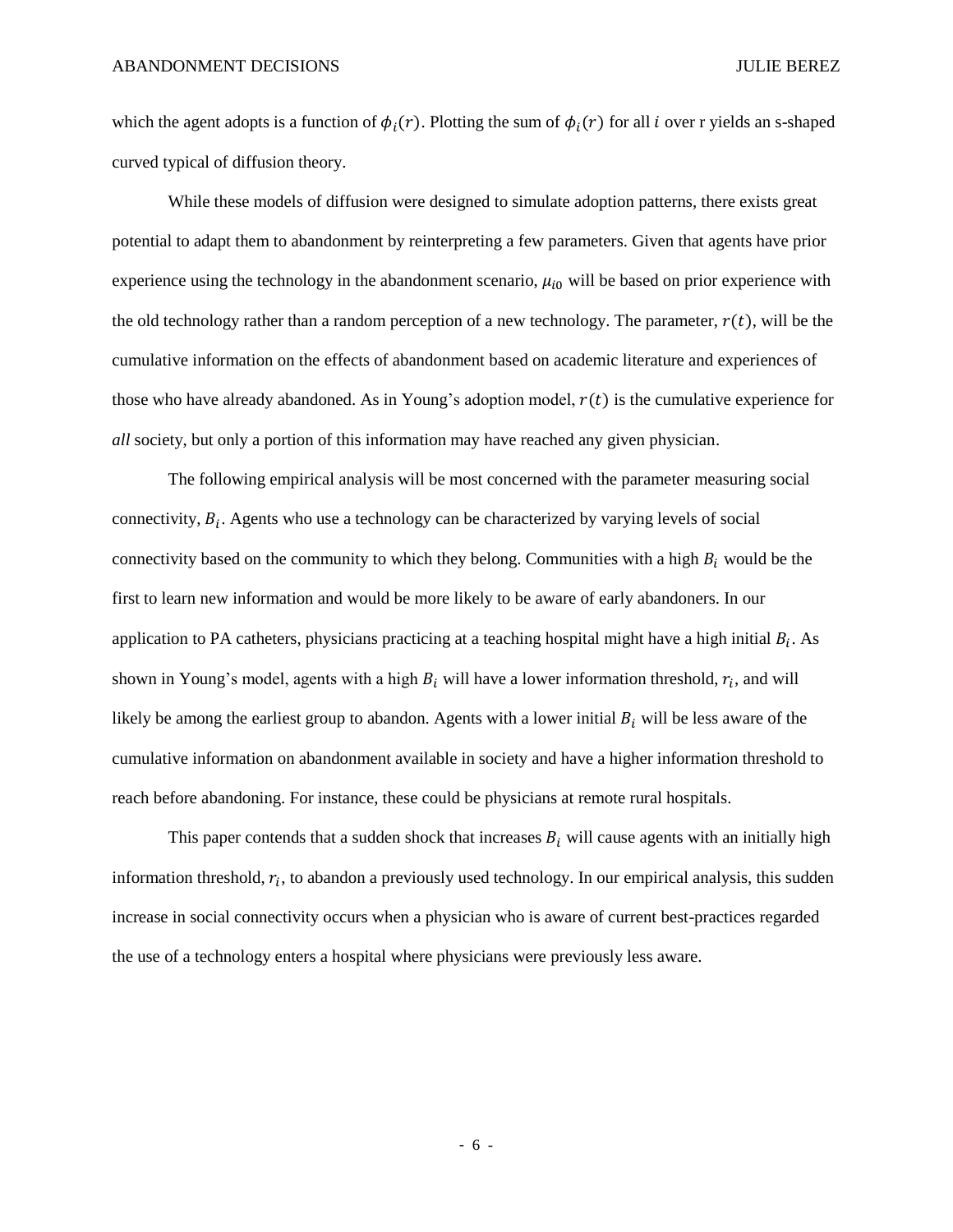### **III. EMPERICAL ANALYSIS**

#### III.1. Application

 $\overline{\phantom{a}}$ 

To study the importance of changes in team composition on abandonment and its pace, our analysis focuses on the abandonment of pulmonary artery (PA) catheters for use during Coronary Artery Bypass Graft (CABG) surgery over the past twenty years. A PA catheter (also known as Swan-Ganz or right heart catheter) is a catheter inserted into the right side of the heart in order to measure hemodynamic data for critically ill patients. PA catheters were designed to provide physicians with cardiac output and additional information in order to monitor at risk patients and ultimately decrease mortality. As the functionality of PA catheters is conceptually appealing, they were rapidly adopted upon becoming available in the 1970s. Robin (1985) was the first article to question the use of the technology, citing the rapid adoption of the procedure without randomized control trials (RCTs). However, RCTs could not be conducted at that time of Robin's article because physicians considered it unethical to deprive randomly selected patients of a potentially life-saving intervention. In 1996, Connors et. al. published a retrospective observational study using matched cohorts that found a significant increase in mortality and increase in cost among patients who received a pulmonary artery catheter. This was accompanied by an influential letter in the Journal of the American Medical Association (JAMA) calling for an immediate clinical trial or removal of pulmonary artery catheters from hospitals altogether (Dalen 1996). This information shock is considered in the literature as a turning point for the use of PA catheters. An analysis by Wiener and Welch (2007) shows a 65% decline in pulmonary artery catheter use for surgical patients between 1993 and 2004.<sup>2</sup> As the use of PA catheters became disputed, five RCTs were performed in rapid

<sup>&</sup>lt;sup>2</sup> Wiener and Welch (2007) use joinpoint regression analysis to isolate 1996 as the year when a statistically significant change in PA catheter usage trend first occurs, consistent with the release of Connors' article. However, they mention that lesser abandonment trends are visible prior to 1996 and hypothesize that Connors' findings began to disseminate in 1994 when he presented the abstract at the American Thoracic Society conference.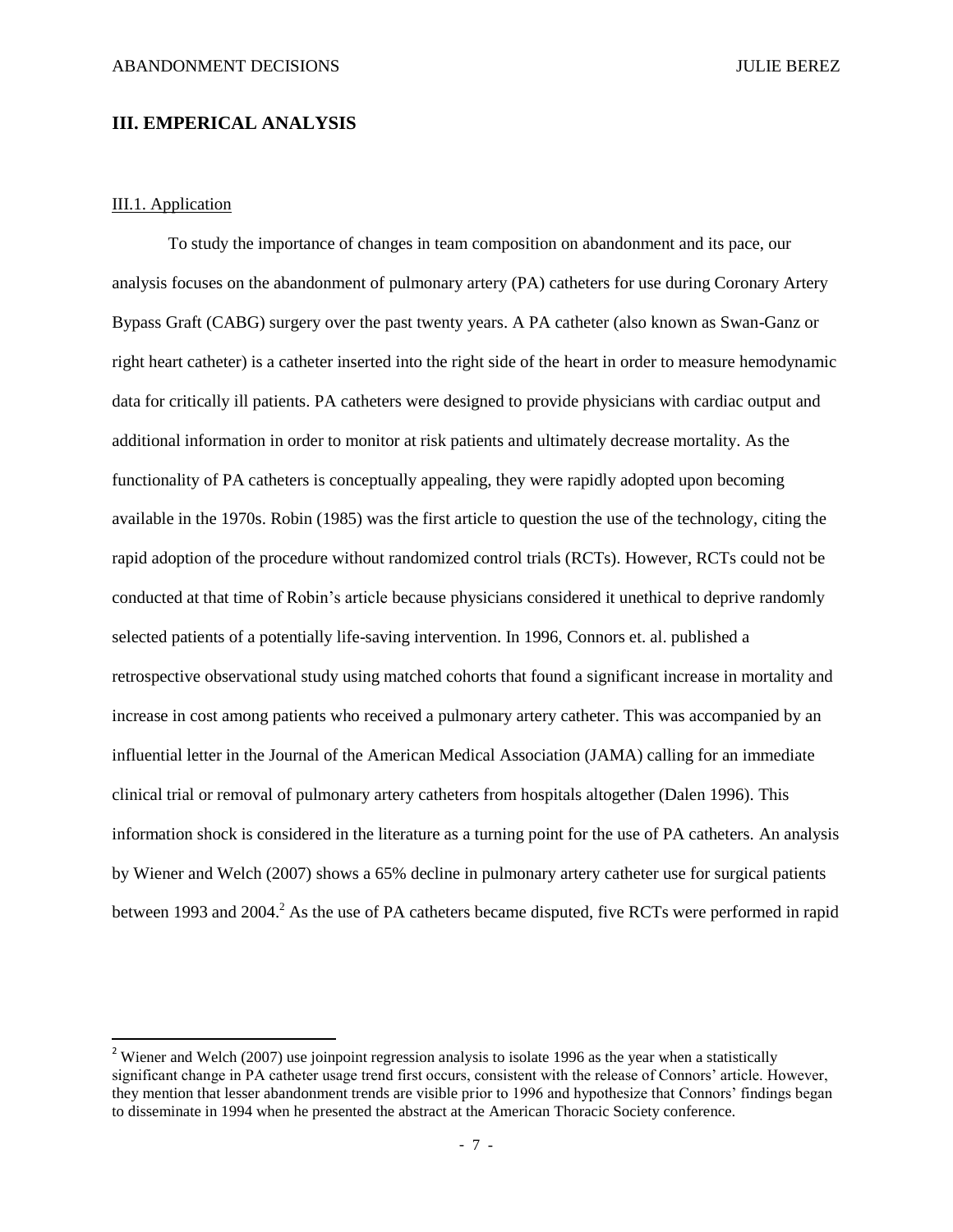succession. All five RCTs showed that the use of PA catheters yielded no benefit for patients (Rubenfeld 2007). 3

There are a number of reasons why PA catheters are an ideal application for studying the mechanisms underlying the abandonment of medical technology. First, abandonment was triggered by a well-documented information shock, as described in previous literature. Because the shock occurred early on in the data, we are able to measure the decline over an extended period of time. Second, it is reasonable to assume that a thoracic surgeon's hiring is orthogonal to his or her rate of PA catheter use. If, for instance, hospitals hired surgeons who matched their hospital rate of PA catheter use, there would be little or no room to have entry influence incumbent surgeons' behavior. Put differently, entry is unlikely to be endogenous to the entrant's rate of PA catheter use. PA catheter use, unlike CABG, is not an intervention upon which hospitals built their reputation. The third reason to study the abandonment of PA catheters is that reimbursement rates were not affected by the information warning against PA catheter use. Changes in reimbursement by public and commercial insurers may affect centralized decision making. In particular, reduction or elimination of reimbursement may lead hospitals to make PA catheters less accessible to their physicians. As reimbursement was not affected and its revenue was negligible in comparison to the reimbursement for a CABG surgery, the decision to abandon its use was left to the individual physician. This in part can explain the considerable variation across surgeons within hospitals and over time in PA catheter use. For these reasons, the abandonment of PA catheters allows for credibly identifying the impact of surgeons' hiring as a mechanism for both information dissemination and the altering of practice style by veteran surgeons.

#### III.2. Data

This analysis uses Florida hospital inpatient discharge data for the years 1992 to 2011. The data come from the Florida Agency for Healthcare Administration (AHCA) and contain 100 percent of inpatient discharges for that time period. Current Procedural Terminology (CPT) codes were used to  $\overline{\phantom{a}}$ 

- 8 -

 ${}^{3}$ For clinical trials, see Richard (2003), Sandham (2003), Binanay (2005), Harvey (2005), and Wheeler (2006).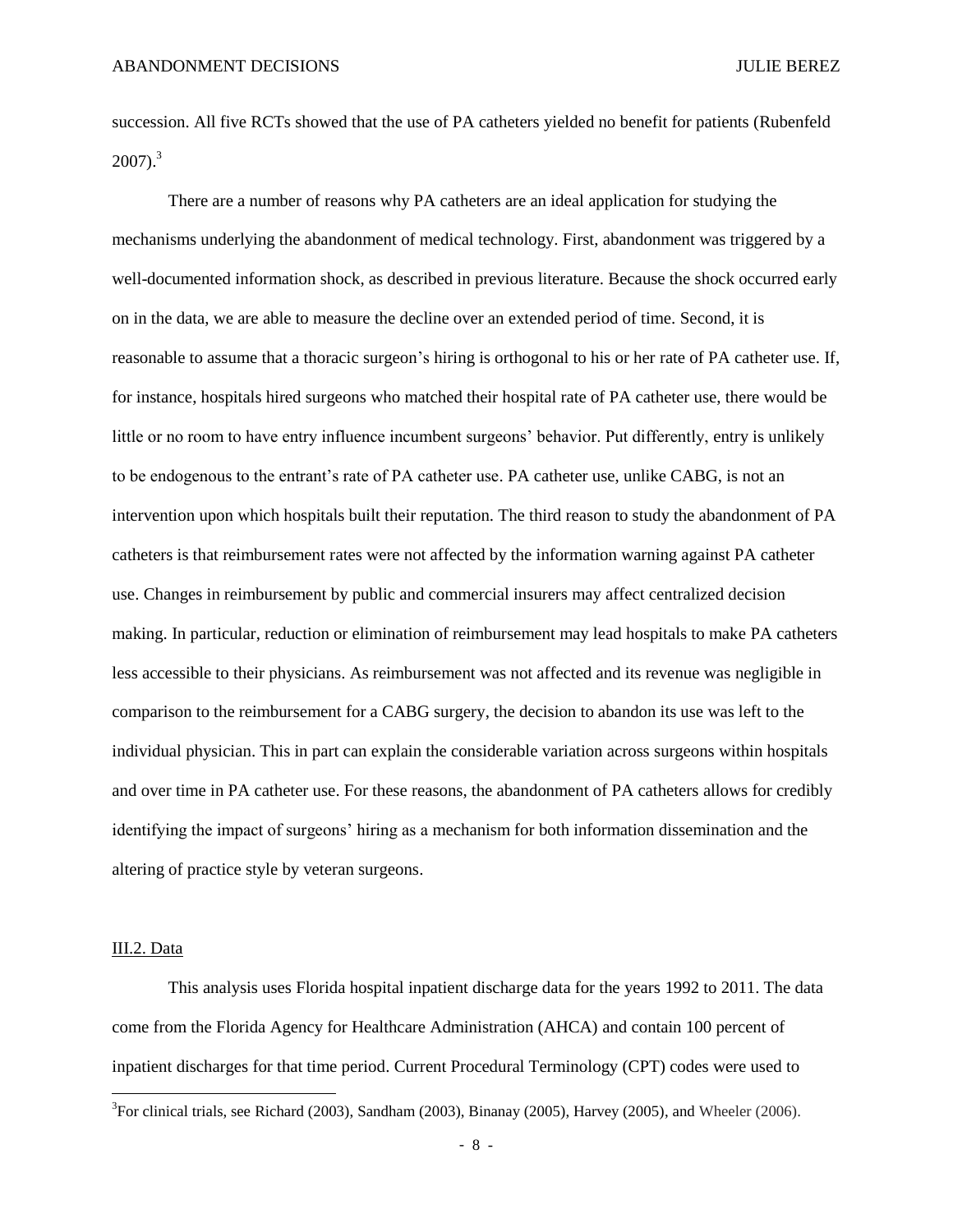identify all CABG surgeries performed in the data. For each CABG surgery, we indicate whether or not a patient received a PA catheter. Our data was then linked to the Florida Department of Health's Health Care Practitioner data to identify location and timing of each physician's medical training. The data allows for tracking physicians and hospitals overtime using Florida provider license numbers and CMS Certification Numbers respectively.

The data contains 427,690 hospital admissions involving a CABG surgery, performed by 398 different physicians between 1992 and 2011. Of these, 48,874 patients (11.4 percent) received a PA catheter during surgery. To be included in the study sample, a physician needs to have performed five or more annual CABG surgeries in at least one year of the data and have reported a fellowship in thoracic surgery in the Florida AHCA database. For physicians who completed a fellowship in general surgery only, a minimum of 20 CABG surgeries in at least one year of the data were performed to have the physician included in the data. This inclusion criteria resulted in omitting 9% of CABG surgeries, performed by 4,114 low volume physicians (91.2% of all physicians with at least a single CABG surgery during our study period). .

In addition, we split our sample into physicians who were present prior to 1998, and new graduates who entered our Florida sample after 1998. The year 1998 is chosen as it nearly evenly splits our sample of physicians into the two groups. In particular, the sample of pre-1998 physicians, henceforth referred to as "veteran physicians," include 206 surgeons (51.8%) practicing in 57 hospitals. They performed a total of 194,722 CABG surgeries between 1998 and 2011, with 10 percent of patients received a PA catheter during their CABG surgery.

Figure 1 displays the trend in abandonment of PA catheters overtime in Florida from 1992 to 2011 for the full sample of physicians and the veteran sample of physicians. In 1998, the same set of physicians comprise both samples. Between 1992 and 1997, the full sample includes physicians who no longer practiced in Florida by 1998 and are not included in the veteran sample. After 1998, the full sample includes all veteran physicians plus all physicians who joined a hospital after 1998—whether directly from medical school or from a hospital outside of Florida.

- 9 -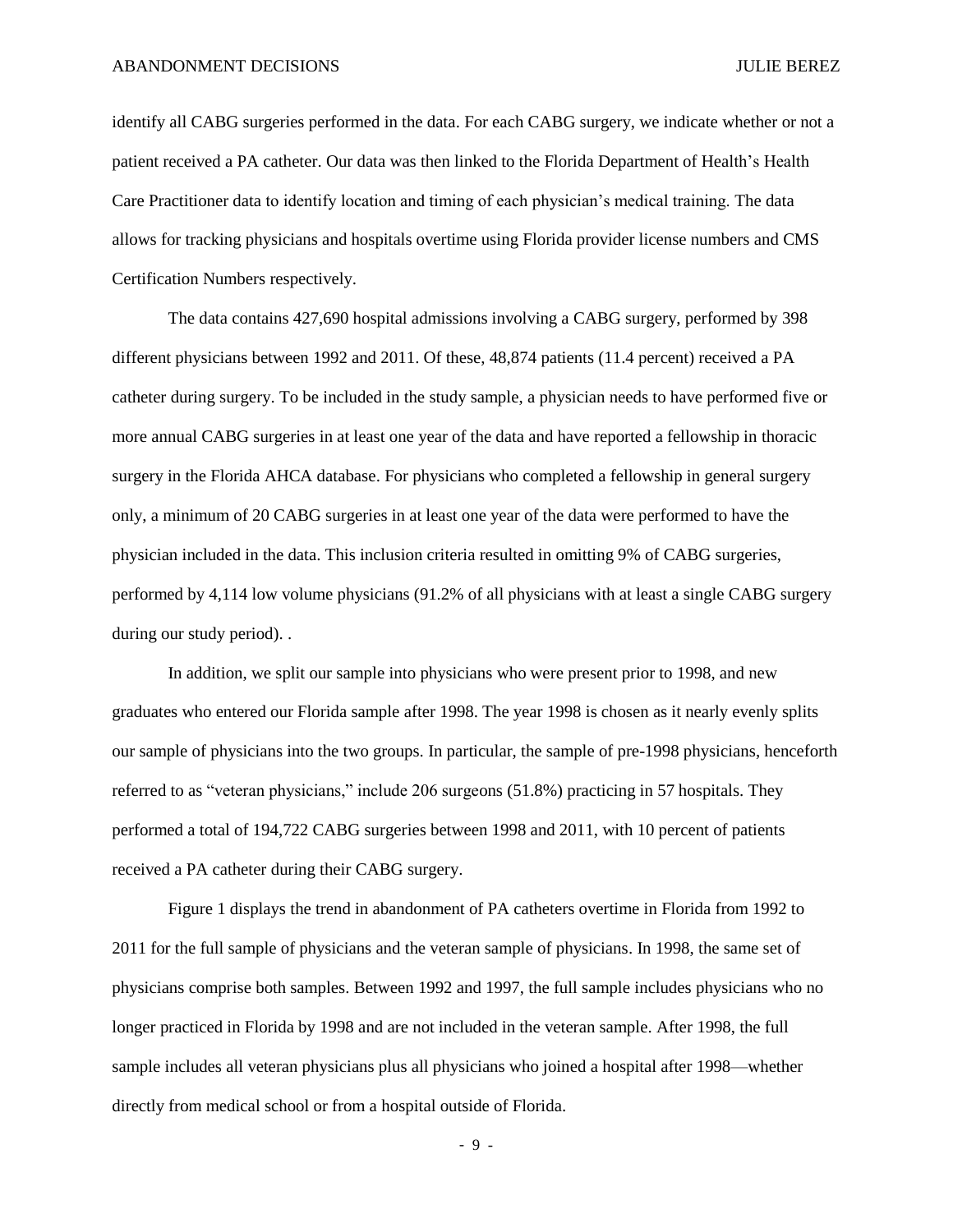The full and veteran samples show similar abandonment patterns. For the full sample, the use of PA catheters peaked in 1995 at a rate of 21 percent. After Connors' article (1996), PA catheter use declineed rapidly, falling below 10 percent by 2001 leveling at 5 percent by 2006. The veteran and full sample PA catheter usage was nearly identical prior to 1998. This indicates that the veteran sample is a representative sample of all physicians practicing prior to abandonment. From 1999 to 2008, the veteran PA catheter usage rate was slightly higher than the rate of the full sample, suggesting that the entering physicians used marginally fewer PA catheters on average than the veteran physicians. By 2009, this effect was no longer apparent.

Table 1 shows a preliminary breakdown of patients who do or do not receive a PA catheter for all physicians in the data set from 1992 to 2011 and for veteran physicians from 1998 to 2011. Patient characteristics are divided into two categories: demographics and high risk indicators. Available patient demographic information includes age, gender, and race. The six high risk indicators—having an emergency admission, heart failure, acute myocardial infarction, a prior heart valve replacement, a bypass of three coronary arteries, or a bypass of four or more coronary arteries—represent characteristics that may lead to more challenging CABG surgeries. These criteria are selected based on the American Society of Anesthesiologists' *Choosing Wisely* guidelines as well as physician input.

Table 1 shows significant differences in all categories between patients who did or did not receive a PA catheter using two sample t-tests or Pearson chi square tests. In terms of demographics, the populations look similar with Black patients being slightly less likely to receive a PA catheter in the 1992-2011 full sample and White Hispanic patients slightly more likely to receive a PA catheter in the 1998-2011 veteran sample. The high risk indicators suggest that patients with more complicated cases are slightly more likely to receive a PA catheter. In both samples, patients receive PA catheters at higher rates if they have heart failure or acute myocardial infarction or if they have a bypass of more than three vessels while patients receive fewer PA catheters if they have had a prior heart valve replacement. Patients who are admitted through the emergency room are less likely to receive a PA catheter in the full sample but more likely to receive one in the veteran sample. It is important to note that the significant

- 10 -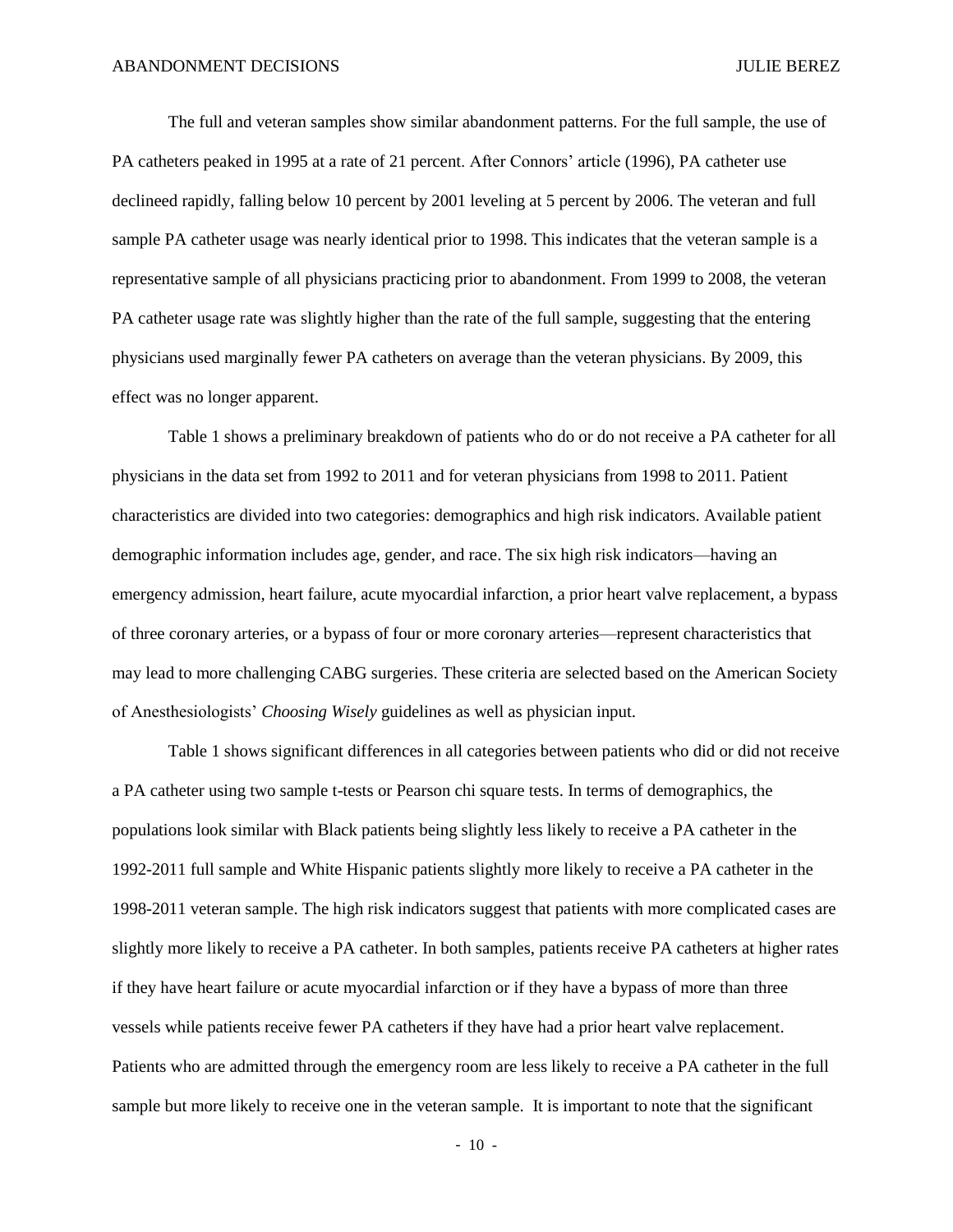differences in Table 1 may be driven by large sample size and are not necessarily meaningful. The following regression analysis will address this possibility.

We use a linear probability function to demonstrate that time trends remain consistent in both samples after controlling for patient characteristics and hospital and physician fixed effects. The model identifies the likelihood that a physician uses a PA catheter,  $PAC<sub>ihit</sub>$ , given patient *i*, hospital *h*, physician *j*, and time *t*. The regressions are run using three specifications for each sample. In each, the variables of interest are  $Y_t$ , a vector of dummy variables for years 1993 to 2011, with 1992 as the omitted year. Heteroskedasticity robust standard errors are calculated for each coefficient. Equation 1 shows the most saturated specification:

(1) 
$$
PAC_{i\hat{i}i\hat{i}j} = \beta_0 + \beta_1 Y_t + \beta_2 D_{it} + \beta_3 R_{it} + \beta_4 C M_{it} + \mu_h + \phi_i + \varepsilon_{i\hat{i}j\hat{i}k}
$$

The additional variables are:

- 1.  $\mathbf{D}_{it}$ : A vector of patient demographic variables described in Table 1. These are included to account for the possibility that demographic characteristics of patients is driving the decision to use a PA catheter.
- 2.  $\mathbf{R}_{it}$ : A vector of patient high risk variables described in Table 1. These are included to account for the possibility that differential protocols for PA catheter use exist for patients displaying these specific attributes.
- 3.  $CM_{it}$ : A vector of 30 dummy variables for Elixhauser comorbidities. Elixhauser comorbidities are a standard list of comorbidities published in *Medical Care* (1998) and used to control for patient severity across the healthcare literature. Examples are diabetes, stroke, and drug abuse.
- 4.  $\mu_h$ : Hospital fixed effects. These are included to isolate time trends of PA catheter usage within hospitals.
- 5.  $\phi_i$ : Physician fixed effects. These are included to isolate time trends of PA catheter usage for a given physician.

The results of these regressions are displayed in Table 2. Specifications 1a and 1b show the likelihood

that a physician uses a PA catheter in comparison to a physician practicing in 1992 in the full and veteran samples. Given that no other variables are included in these specifications, these should model the same trends visually displayed in Figure 1. Specifications 2a and 2b add patient demographics, high risk factors, and Elixhauser comorbidities. The aim is to determine whether accounting for these impact the time trend. For instance, if patients were becoming less sick overtime and PA catheters were selectively used on high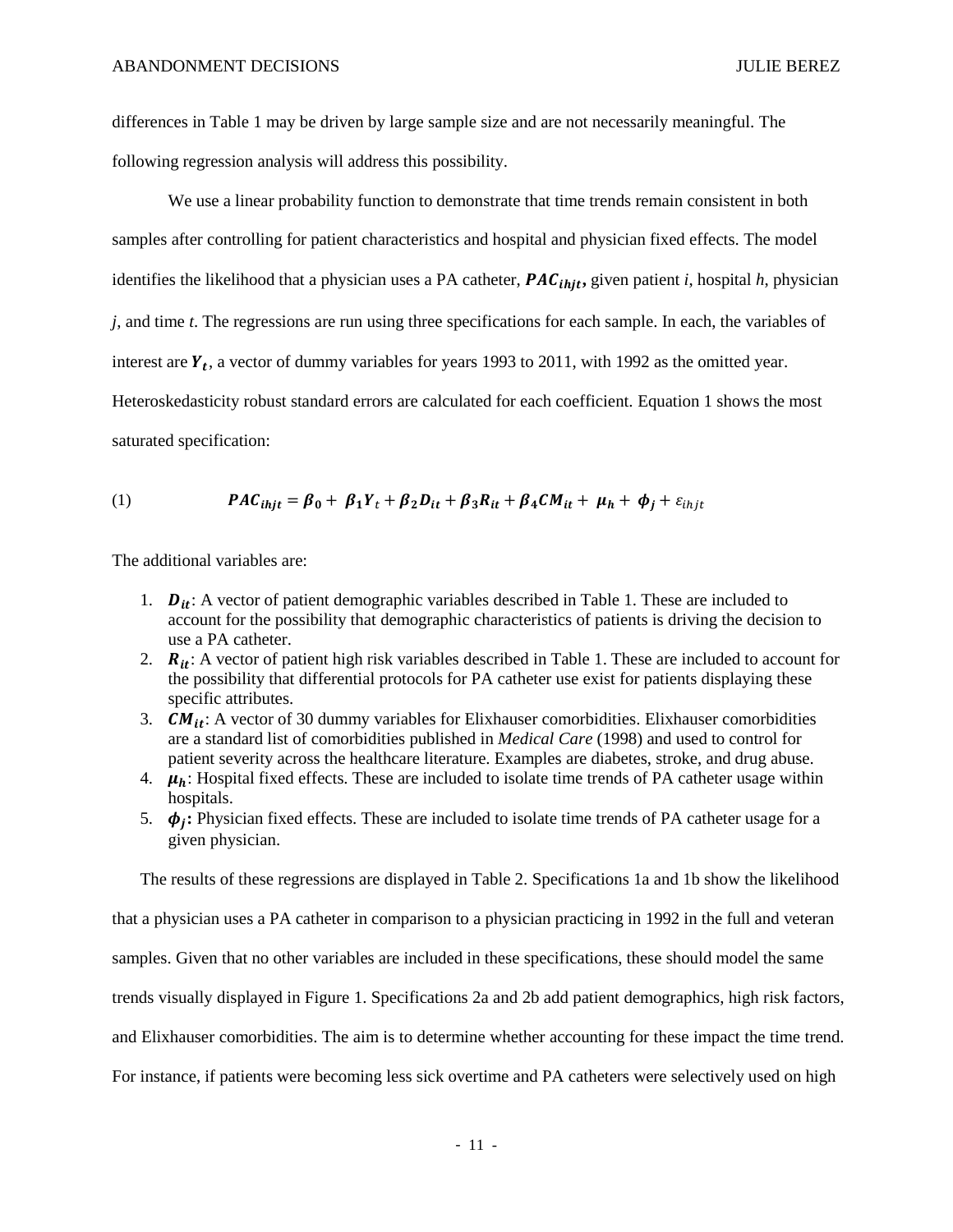l

risk patients, this would cause the abandonment trend to be overstated. Specifications 3a and 3b add hospital and physician fixed effects. These specifications consider whether a given physician in a given hospital uses fewer PA catheters overtime. This accounts for the possibility that physicians who use a high number of PA catheters are leaving the sample and being replaced by physicians who use few PA catheters without any individual physician changing his or her behavior.

The results in Table 2 demonstrate that in both samples, abandonment trends remain stable over all specifications. In comparison to 1992, the likelihood that a physician uses a PA catheter rises between the years 1993 and 1995 in all specifications. For the years 1996 and 1997, the likelihood is not significantly different than in 1992 at the p=0.05 level for any specification except for the full sample in 1996. This indicates that there was a decline in usage between 1995 and 1996 as shown in Figure 1. After 1997, all specifications suggest a decline in PA catheter use comparable to the trend displayed in Figure 1. The high correlation between the covariates in specifications 1 and 2 (both a and b) show that accounting for patient characteristics has little impact on predicted PA catheter usage rates. While Table 1 does show significant differences in patient characteristics between patients who do and do not receive PA catheters, these do not influence time trends. Adding hospital and physician fixed effects in specifications 3a and 3b causes the abandonment to reach a steady state slightly earlier, but generally preserves the same time trend. Overall, Table 2 shows that the abandonment trends displayed in Figure 1 are indeed stable.

To further characterize the physician sample, we decompose declining PA catheter rates into year and cohort effects. This demonstrates whether physicians who trained earlier are slower to change their behavior than those who trained later. In order to examine this phenomenon, we divide physicians into five cohorts based on year of education completion. Year of education completion is specified as the final year of a physician's fellowship in thoracic surgery. <sup>4</sup> The five cohorts are physicians who graduated before 1986, between 1986 and 1995, between 1996 and 2000, between 2001 and 2005, and between 2006 and 2011. These will henceforth be referred to as Cohorts 1 through 5 with Cohort 1 as the earliest

<sup>&</sup>lt;sup>4</sup> Final year of education prior to joining the practice is used if no fellowship in thoracic surgery is indicated by the physician but they still qualified for our sample.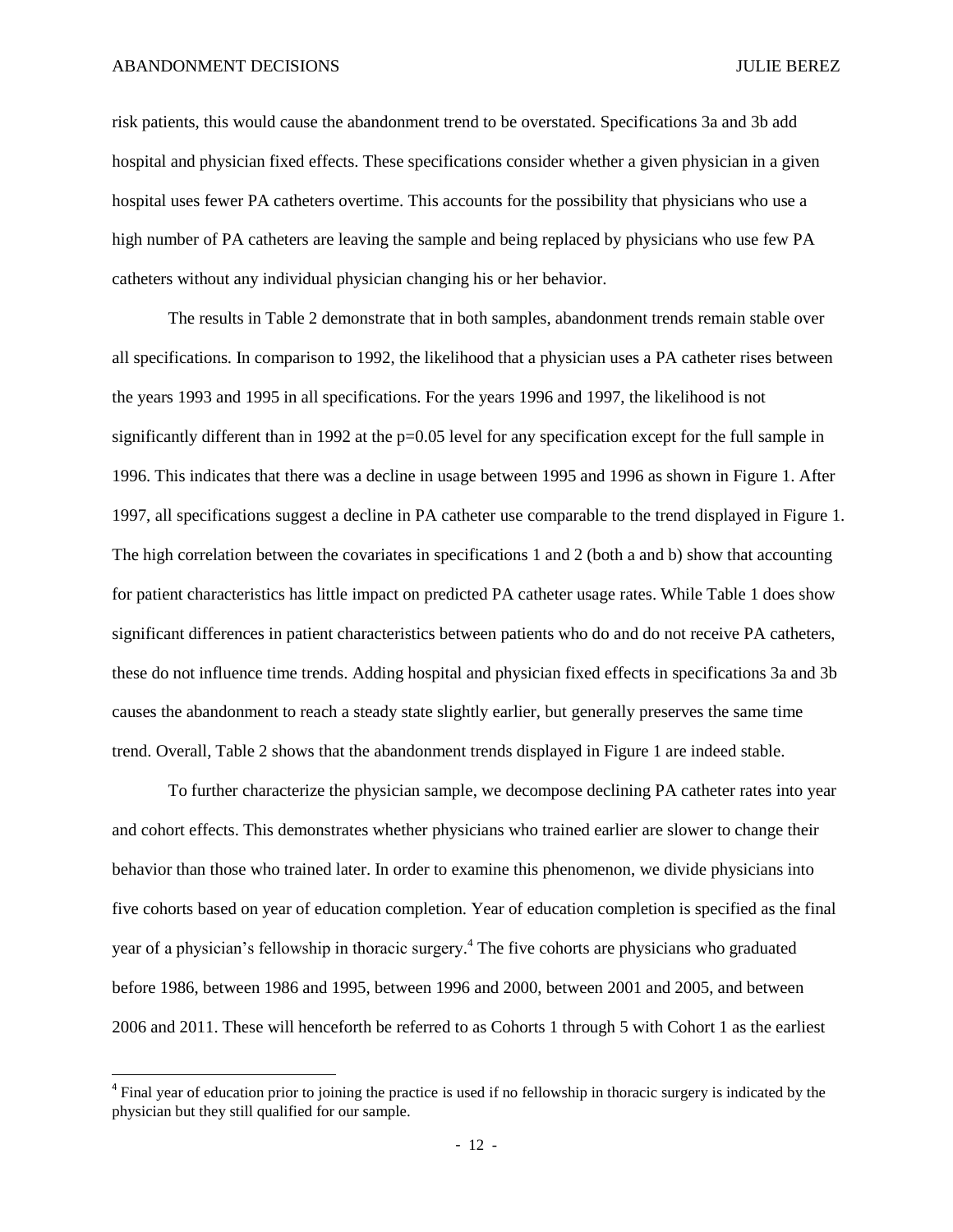cohort. The first cutoff date corresponds with Robin's 1985 article questioning the use of PA catheters and the second with Connors' 1996 JAMA study. The years following 1996 are evenly divided into three cohorts to capture the rapidly changing practices over that time period.

Figure 2 shows the abandonment of PA catheters broken down by cohort. Due to small initial numbers, cohort lines are not graphed until the entire cohort has joined the workforce (ie, the line for the cohort who completed their education between 1996 and 2000 begins in 2001). Cohort 5, the 2006 to 2011 cohort, is thus omitted from Figure 2 but is still included in the sample for subsequent analysis.

An initial look at Figure 3 indicates that physicians in earlier cohorts experienced a lag before abandoning. Even while abandoning at a steady rate, the earliest cohort displayed a higher use of PA catheters than all later cohorts through 2008. Additionally, the latest cohort pictured  $-2001$  to  $2005$ used a consistently lower rate of PA catheters than peers at all points after entering the data. This suggests that these physicians were trained to avoid inserting PA catheters in the majority of circumstances.

To account for patient and hospital characteristics, the impact of cohort on likelihood of using a PA catheter is predicted using a linear probability function similar to Equation 1. The regression is estimated with the full sample of data from 1992 to 2011 using five different specifications. In each, the variables of interest are  $C_i$ , a set of dummy indicators representing Cohorts 2 through 5, with Cohort 1 omitted. Equation 2 shows the most saturated specification:

(2) 
$$
PAC_{i h j t} = \beta_0 + \beta_1 C_j + \beta_2 Y_t + \beta_3 D_{it} + \beta_4 R_{it} + \beta_5 C M_{it} + \mu_h + \varepsilon_{i h j t}
$$

The additional variables in the regression have equivalent interpretations to those in Equation 1. Of the five specifications, the first includes a constant, cohorts  $(C_i)$ , and years  $(Y_t)$  as regressors. The following specifications add patient demographics, patient high risk factors, patient comorbidities, and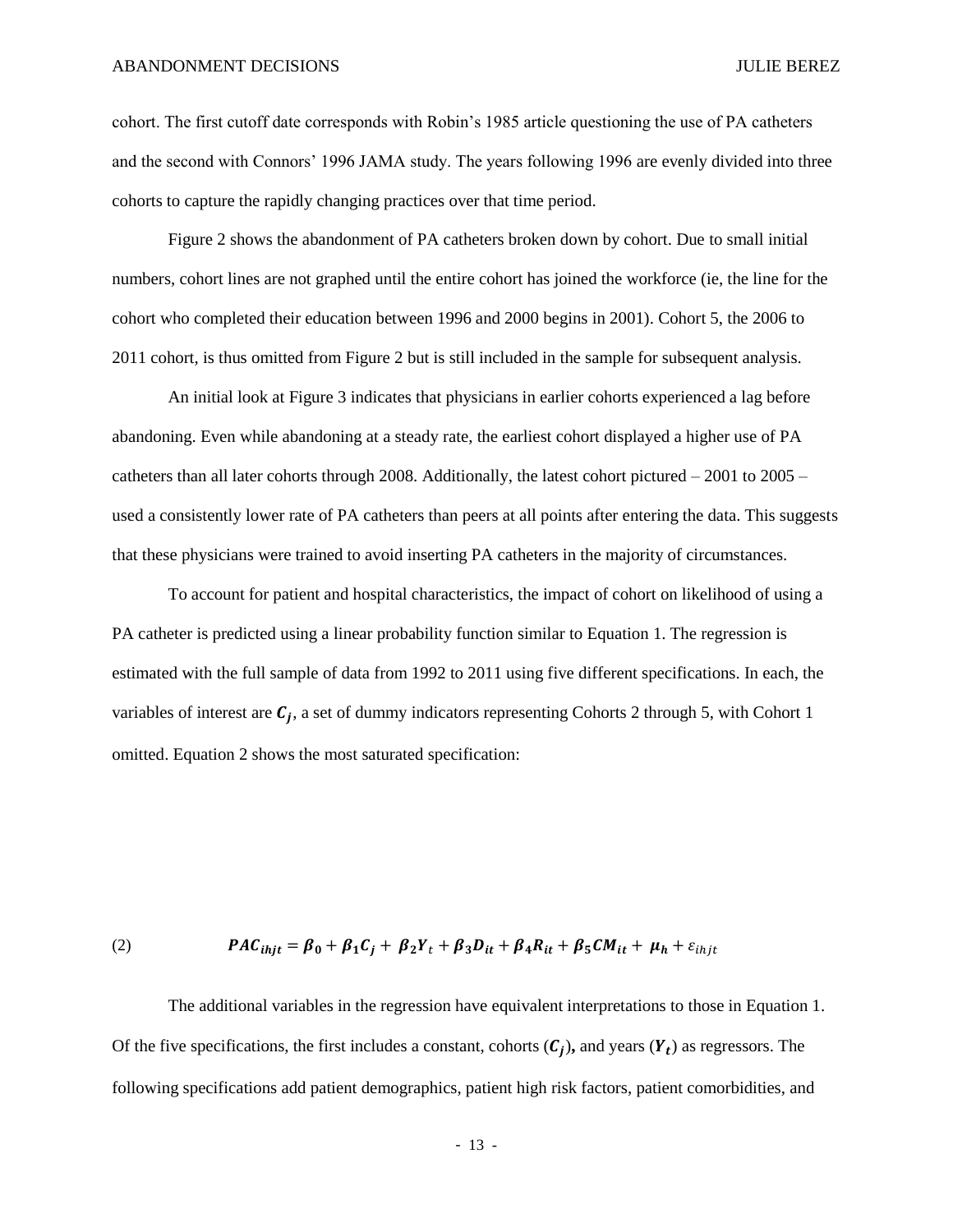hospital fixed effects sequentially. Physician fixed effects are excluded from all specifications because cohort does not vary by physician overtime.

Table 3 shows the results of the five specifications of the regression. The coefficients on the cohort regressors,  $C_i$ , can be interpreted as the likelihood that a physician in Cohorts 2 through 5 uses a PA catheter in comparison to the likelihood that a physician in Cohort 1 uses one. If education cohort retards abandonment, coefficients on each  $C_i$  will be negative and become progressively more negative for each cohort. In specification 1, which controls only for year, all cohorts except Cohort 5 demonstrate this retarding effect. In a given year, physicians in Cohort 2 are 5.7 percent less likely to use a PA catheter than physicians in Cohort 1. Physicians in Cohort 3 and 4 are 7.0 and 8.7 percent less likely to use a PA catheter than those in Cohort 1 respectively. Although physicians in Cohort 5 are 5.7 percent less likely to use a PA catheter than physicians in Cohort 1, they are equally likely to use a PA catheter are physicians in Cohort 2 and more likely than physicians in Cohorts 3 and 4. This is counter to the notion that the most recently trained cohort will be the least common users because they were trained not to use PA catheters. Nearly identical results hold for specifications 2 through 4 when patient characteristics are added.

Given that there is wide variation in PA catheter usage between hospitals, it is important to look within a hospital to see if a discrepancy in use between cohorts exists. After accounting for this by adding physician fixed effects in specification 5, cohort effects become less apparent. Within a hospital, physicians in Cohort 2 and 3 are 1.6 and 2.0 percent less likely to use a PA catheter than physicians in Cohort 1 respectively. However physicians in Cohort 4 are 1.4 percent more likely than physicians in Cohort 1 to use a PA catheter and Cohort 5 shows no difference at the  $p=0.05$  level. These results indicate that within a hospital, physicians who are trained prior to 2000 are less likely to use a PA catheter in a given instance than physicians who are trained before 1986 or after 2000. We, therefore, cannot assume that all physicians who were trained later in the data will use fewer PA catheters than physicians who appear early on in the data.

#### III.3. Methods

- 14 -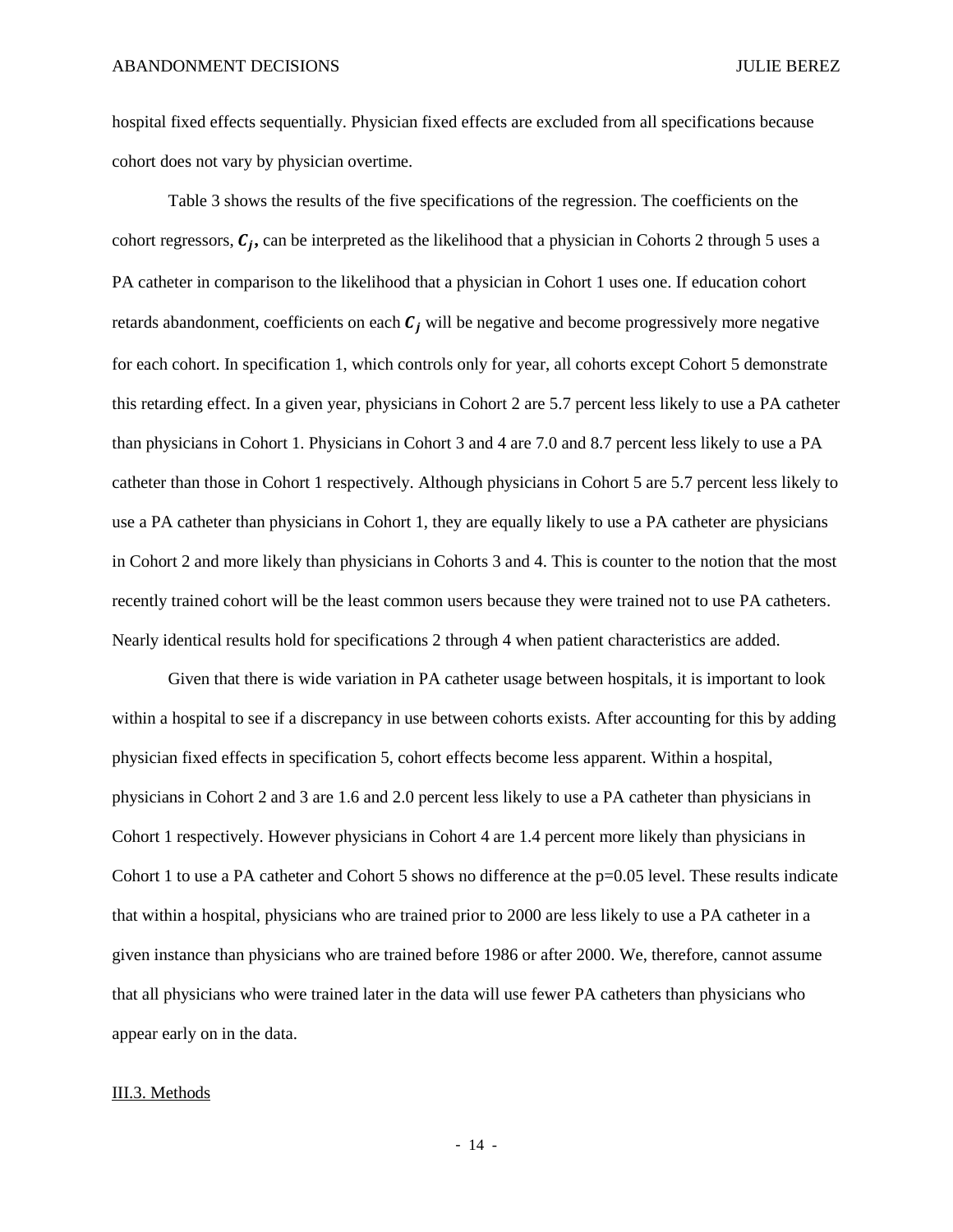Having established that differential patterns of abandonment across physicians is not driven primarily by patient case mix or physician cohort, we now explore the hypothesis that veteran physicians in a hospital will update their practices in response to new physicians who join their team. In order to test this hypothesis, we look at the change in PA catheter usage of veteran physicians who were present prior to 1998 in response to new graduates who entered in or after 1998. Our specific focus is the change in PA catheter use in response to entrants who came directly from a fellowship in thoracic surgery.

This sample of entrants, henceforth referred to as "newly-trained entrants," is comprised of physicians who graduated from a fellowship in thoracic surgery up to one year prior to joining the practice or practices to which they are attributed. While this excludes entrant physicians who are midcareer hires, the intent is to capture the effect of knowledge being transmitted directly from fellowship programs. Between 1998 and 2011, there were 55 newly-trained entrants (37.2% of total entrants during that time period).

Figure 3 compares PA catheter usage rates between the sample of veteran physicians and the sample of newly-trained entrants. The boxplots display median, twenty-fifth, and seventy-fifth percentile usage rates by physician. Extreme values are cut at the fifth and ninety-fifth percentiles to exclude outliers. The leftmost plot shows the distribution of PA catheter usage among veteran physicians prior to 1998. The center plots compare veteran and newly-trained entrants are between 1998 and 2004, and the rightmost plots compare the same groups between 2005 and 2011.

Figure 3 shows that veteran and newly-trained entrant physicians in aggregate do not display significantly different practice styles. While there was a wider distribution of usage rates for veteran physicians versus entrants in both time periods, median rates were very similar. The median PA catheter usage rate was 1.71 percent for veterans versus 1.40 percent for newly-trained entrants from 1998 to 2004, and 1.15 percent for veterans versus 1.54 percent for entrants from 2005 to 2011. This corroborate our earlier finding that entrants do not necessarily practice with fewer PA catheters than veteran physicians this time using only our sample of newly-trained physicians.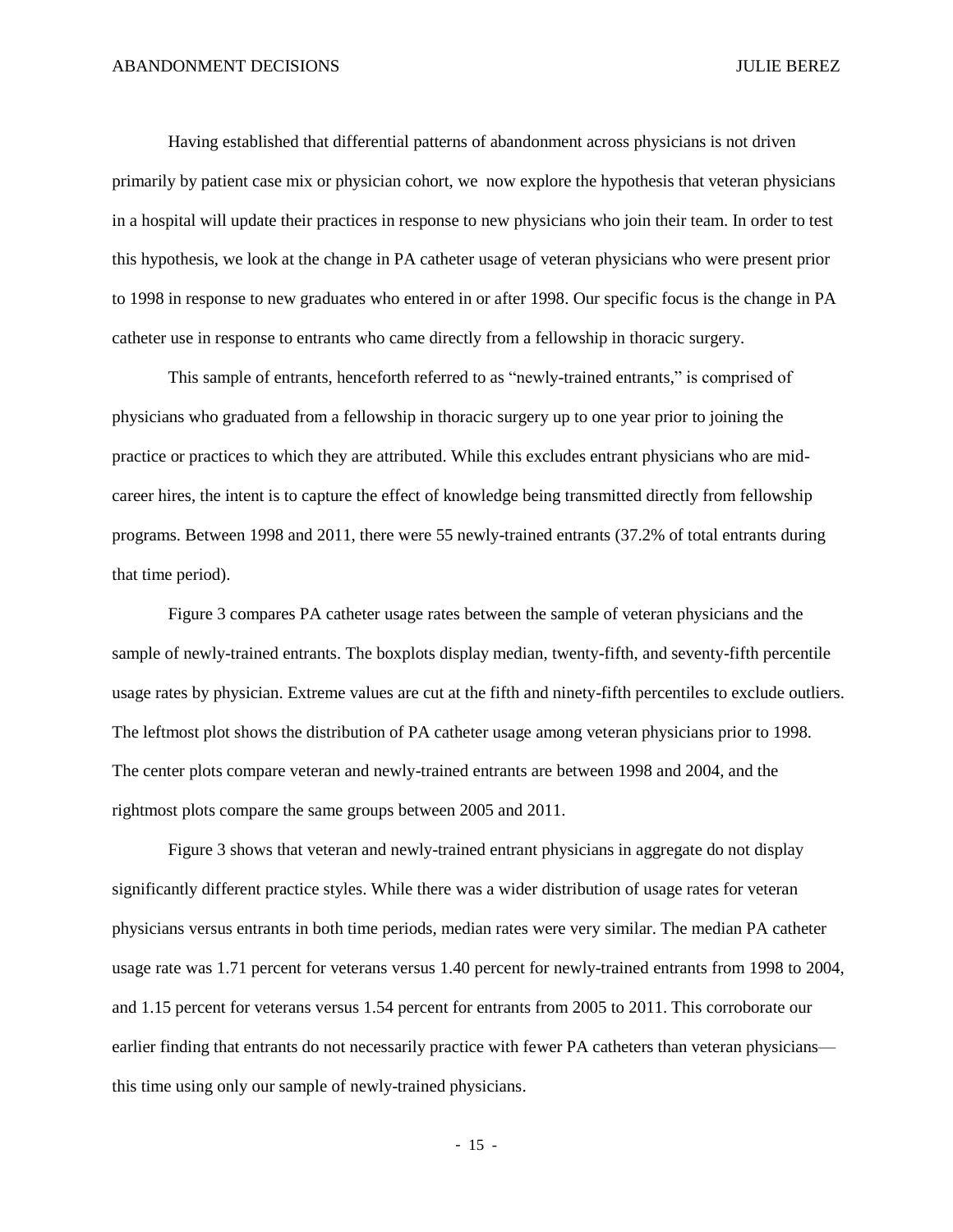$\overline{\phantom{a}}$ 

To account for the possibility that not all newly-trained entrants are alike, we categorize physicians into three groups: low, medium, and high PA catheter volume entrants. These categories are defined in relation to the usage of the veteran physicians at the hospital that the entrant joined. For each newly-trained entrant, we calculate the proportion of PA catheters used by the entrant in his or her first year practicing at the hospital he or she enters. Two years rather than one are used in this calculation to account for physicians who entered later in a calendar year and had not performed sufficient CABGs in their first year appearing in the data. We then calculate the proportion of PA catheters used by veteran physicians in the hospital that the entrant joined. In this case, only one year of observations is used in order to minimize the possibility that the entrant physician had already influenced the practice style of veteran physicians. Newly-trained entrants are classified as low PA catheter volume entrants if their PA catheter rate in the first two years was at least 15 percent less than veteran peers. Entrants with 15 percent greater usage are categorized as high PA catheter volume entrants and the remaining entrants are named medium PA catheter volume entrants.

Table 4 shows the number of hospitals that have zero, one, or at least two newly-trained entrants broken down by entrant type. There are 101 unique physician-hospital entrant pairs, made up of 60 low, 19 medium, and 22 high PA catheter volume entrants.<sup>5</sup> The data contain hospitals with up to four low volume entrants, up to three medium volume entrants, and up to two high volume entrants. However, very few hospitals have more than two entrants in any category so these categories are collapsed into two or more entrants.

In the same manner as the cohort regressions, we use linear probability functions to model the impact of a newly-trained entrant on the likelihood that a veteran physician uses a PA catheter Of five specifications, the most saturated is as follows:

(3) 
$$
PAC_{ihjt} = \beta_0 + \beta_1 EL_{ht} + \beta_2 EM_{ht} + \beta_3 EH_{ht} + \beta_4 Y_t + \beta_5 D_{it} + \beta_6 R_{it} + \beta_7 CM_{it} + \mu_h + \phi_j + \varepsilon_{ihjt}
$$

<sup>&</sup>lt;sup>5</sup> There are only 55 unique newly-trained entrants in total because many thoracic surgeons practice in multiple Florida hospitals at once. A newly-trained entrant can join multiple hospitals in the same initial post-fellowship year. Thus, there are 101 unique physician-hospital pairs.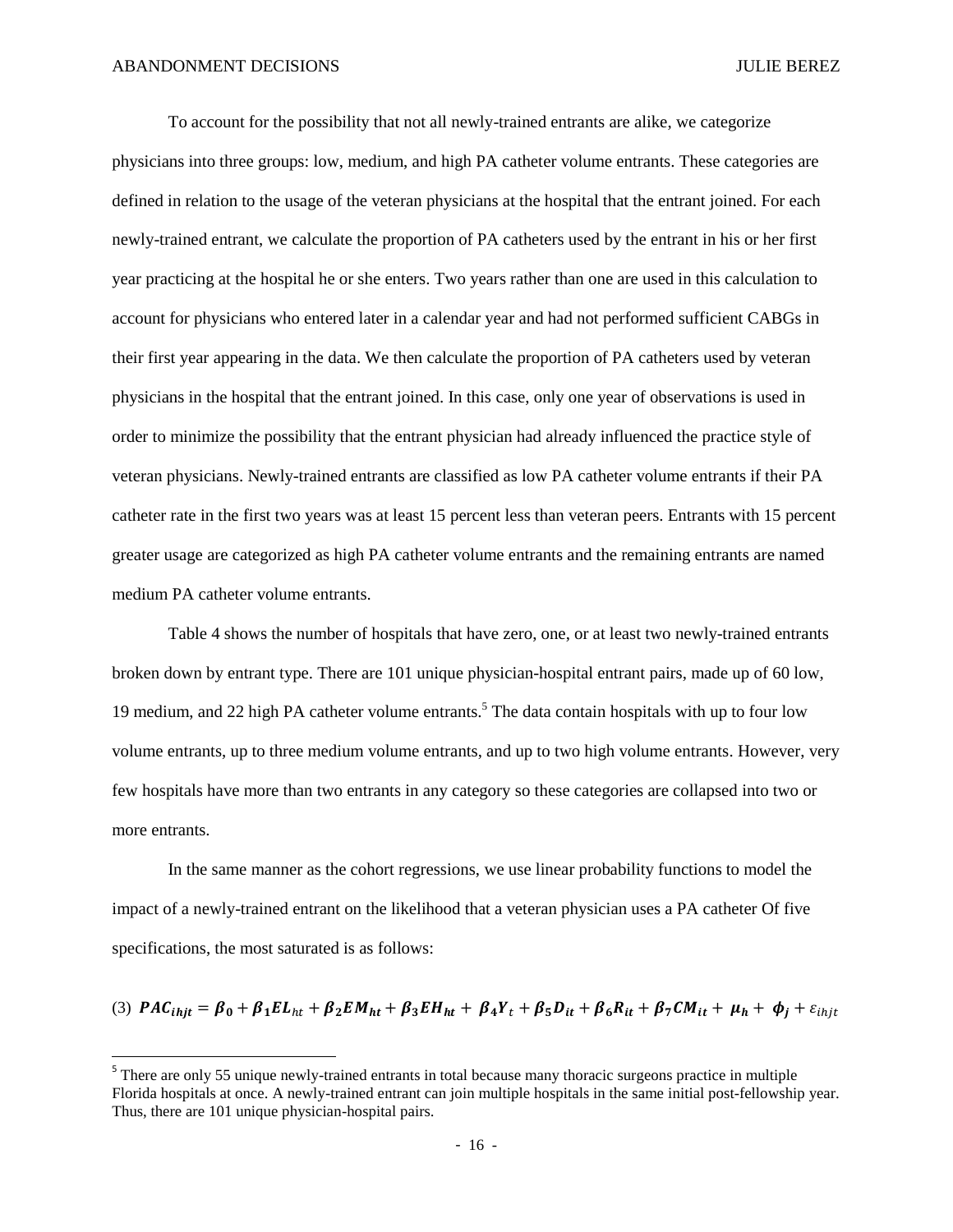$\overline{\phantom{a}}$ 

The covariates of interest are vectors of high, medium, and low PA catheter volume entrants:

 $EL_{ht}$ ,  $EM_{ht}$ , and  $EH_{ht}$ . These binary indicators equal one if a hospital has seen at least that many newlytrained physicians in that category enter at the time of the CABG surgery. For example, if a hospital has a low volume entrant join in 1998 and 2000, a CABG observation from 2001 will show both  $EL_{1ht}$  and  $EL_{2ht}$  equal to 1.<sup>6</sup> The coefficients can be interpreted as the marginal effect of each additional entrant on a veteran physician's likelihood of using a PA catheter. In the example above, the coefficient on  $EL<sub>2ht</sub>$ would signify the additional impact of the second low volume entrant given the effect already attributed to the first low volume entrant. As shown in Table 4, we only indicate the first two entrants of each type in this analysis to avoid including categories that include very few data points.

All five specifications of the linear probability model include indicators for low, medium, and high volume entrants, for year, and for hospital fixed effects. The second specification adds physician fixed effects and the third through fifth add patient demographics, high risk factors, and Elixhauser comorbidities successively. All regressions include hospital fixed effects because we are most interested in the differential effects of low, medium, and high volume entrants within a hospital. Adding physician fixed effects in the second through fifth specification presents a tradeoff. On the one hand, restricting variation to within physician-hospital pairs limits the variation in PA catheter usage that the regression can capture. On the other, hospital-physician fixed effects to accounts for the issue of physician turnover in the veteran sample. For instance, if a high volume veteran physician leaves a hospital just as a low volume entrant joins a hospital, a regression without physician fixed effects would show a decline in likelihood of PA catheter use associated with the arrival of the low volume entrant. However, the true reason for the decline would be the departure of the veteran physician. Adding hospital and physician fixed effects removes this problem because the regression now shows the change in behavior for an individual physician at a specific hospital in response to the arrival of the low volume entrant.

 $6$  This method of specifying the variables is chosen rather than dummies indicating the total number of entrants at a hospital at a given time for ease of interpretation. The coefficients on  $EL_{ht}$ ,  $EM_{ht}$ , and  $EH_{ht}$  will be a linear transformation of the coefficients if the dummy method had been used.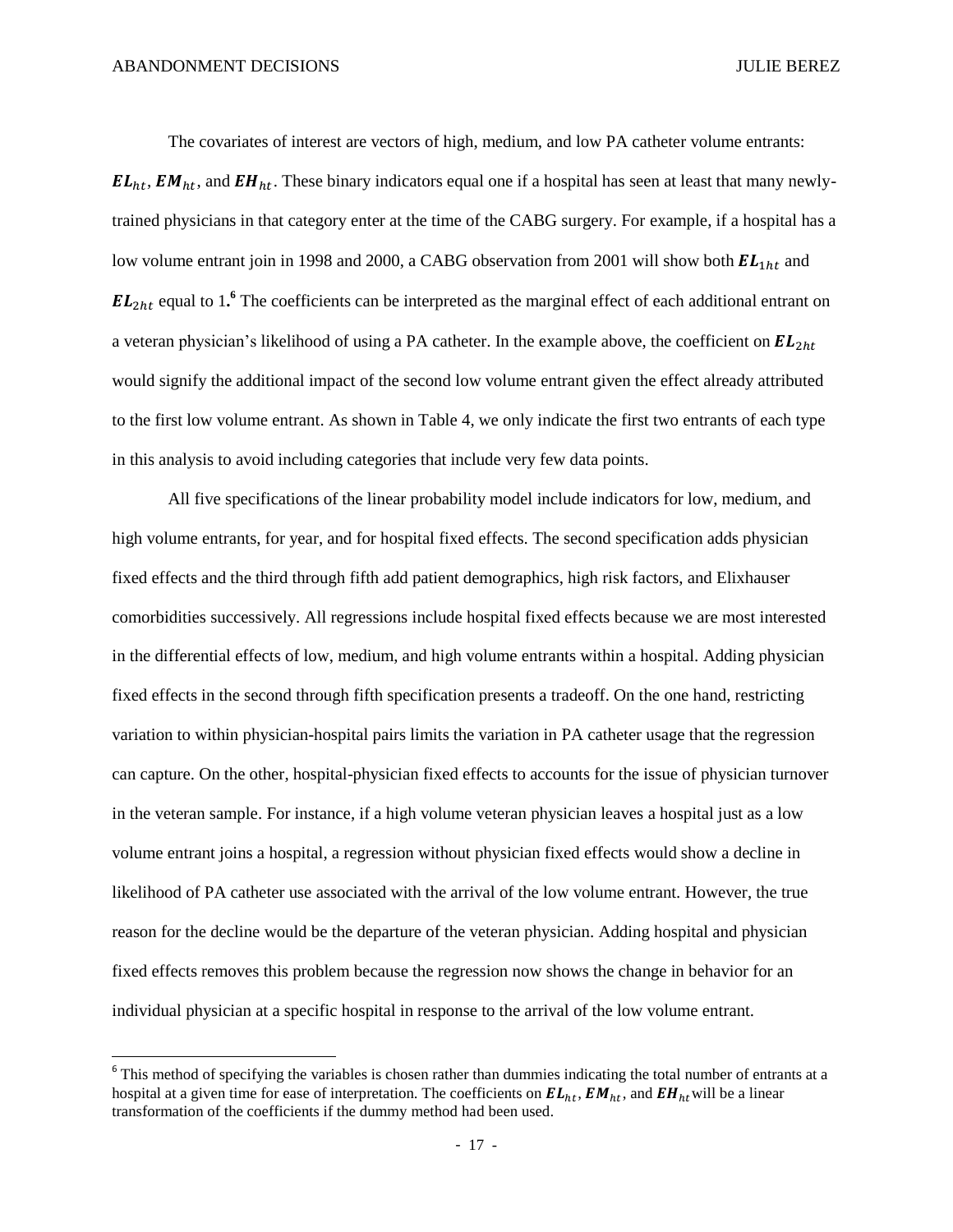#### III.4. Results

Table 5 shows the results of the fixed effects regressions. Specification 1 shows the impact of low, medium, and high volume entrants on PA catheter usage of veteran physicians after adjusting for year and hospital fixed effects. Specifications 2 through 5 adjust for physician fixed effects, patient demographics, high risk factors, and Elixhauser comorbidities added successively. The first aspect to note is that the coefficients are very similar for specification 1 (hospital fixed effects) and specification 2 (hospital and physician fixed effects). This indicates that the impact of an entrant physician manifests at the hospital level rather than the physician level. Stated differently, veteran physicians within a practice tend to react to entrants' practice styles as a group. Specifications 3 through 5 remain nearly unchanged from specification 2, confirming that patient characteristics have very little impact on a physician's likelihood of using a PA catheter in comparison to other factors included.

Given the similarities between all specifications, we will henceforth focus on the most saturated one. Specification 5 shows that the first low volume entrant has no significant effect on the likelihood of a veteran physician using a PA catheter in either direction. However, the second low volume entrant reduces the likelihood of using a PA catheter by 2.5 percent. This indicates that some type of reinforcement is necessary for veteran physicians to change their behavior. The same holds true in the opposite direction for high volume PA catheter entrants. There is no effect at the 5 percent significance level associated with the first high volume entrant, but there is an increase in likelihood of a veteran physician using a PA catheter of 5.8 percent associated with the second high volume entrant. This indicates that newly-trained entrants can influence veteran physicians in either direction. The medium volume entrants also have a significant effect, first in a negative direction and then in a positive direction. We would expect entrants who initially use similar volumes of PA catheters as veterans to have no impact on veteran physicians' PA catheter usage. Further analysis is necessary to understand the effect that these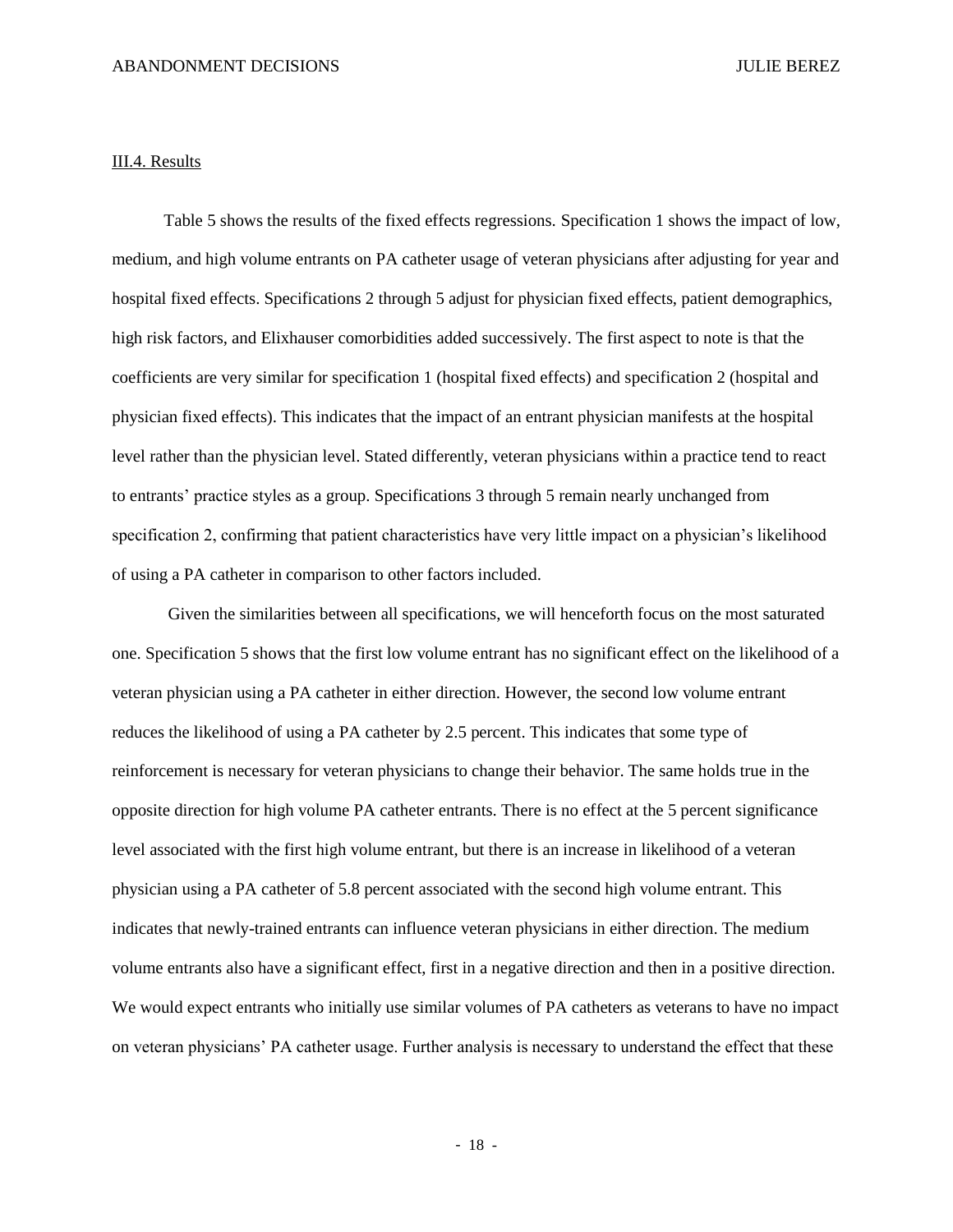covariates are capturing. Overall, these findings show that newly-trained entrants do have a significant effect of the practice styles of veteran physicians practicing at the hospitals that they join.

#### **IV. DISCUSSION**

This paper draws on economic theory of adoption and diffusion to propose a mechanism for characterizing abandonment based on peer to peer information transfer. Based on Young's social learning model of adoption (2009), we hypothesize that physicians will abandon a previously used technology once information that it is ineffective reaches a physician. We propose that newly-trained peer physicians are a mechanism by which this information can travel.

Findings suggest that information that movement of peer physicians does ultimately contributes to abandonment decisions. However, in the example of PA catheters, the decision to abandon does not always appear to be a discreet choice triggered by the arrival of new information. Physicians who had previously been high PA catheter users appear to lower their usage rates in response to peers who transmit information about ineffectiveness, but may also raise rates in response to new peers who are still high frequency users. Ultimately, it appears that veteran physicians adjust their practice styles in response to newly-trained peers, but this may not move them towards a style that conforms to current best-practices.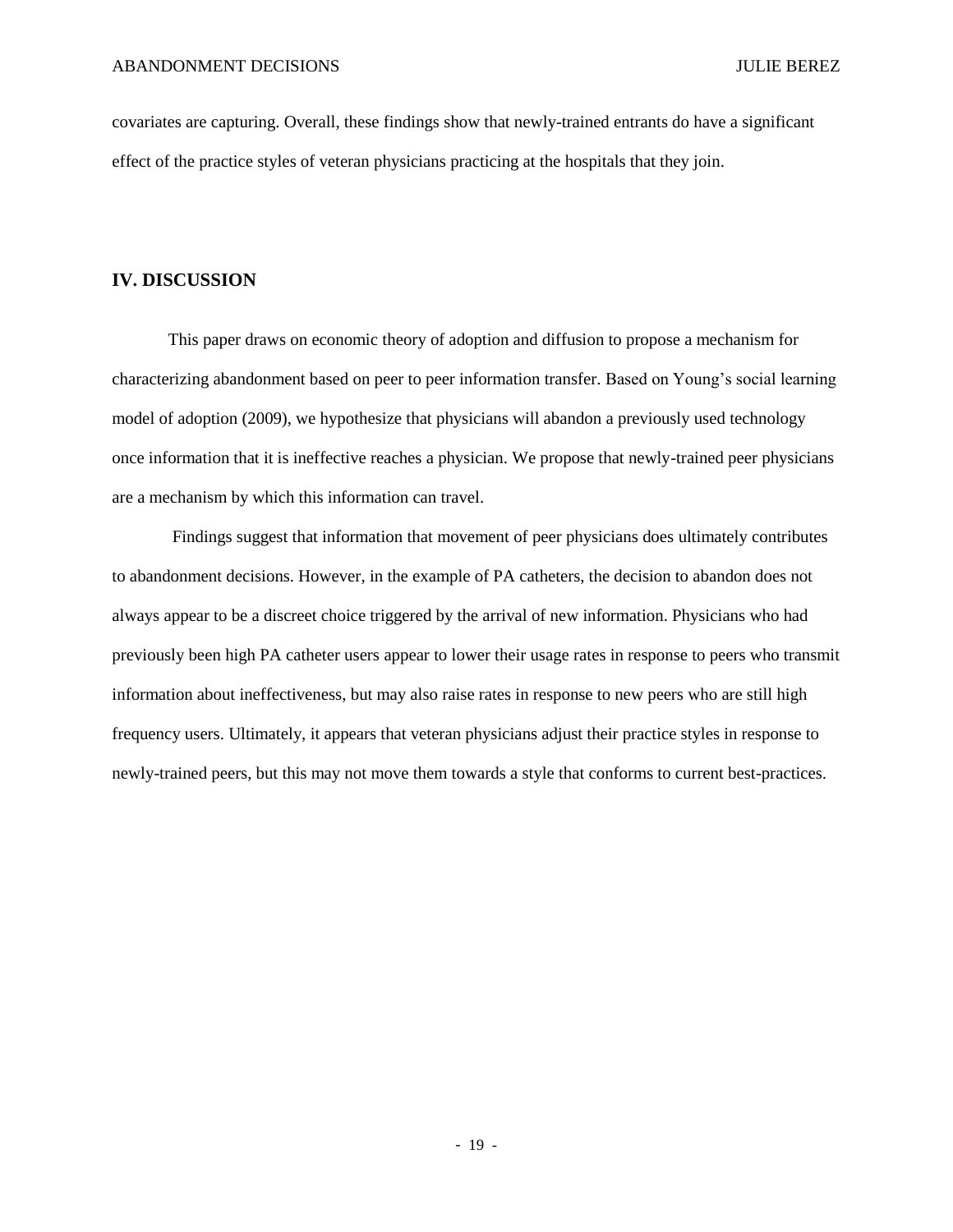## **REFERENCES**

- **Bala, Venkatesh and Sanjeev Goyal**. 1998. "Learning from Neighbours." *The Review of Economic Studies*, 65(3), 595-621.
- **Banerjee, Abhijit V.** 1992. "A Simple Model of Herd Behavior." *The Quarterly Journal of Economics*, 107(3), 797-817.

**Binanay, Cynthia; Robert M. Califf and Vic Hasselblad.** 2005. "Evaluation Study of Congestive Heart Failure and Pulmonary Artery Catheterization Effectiveness: The Escape Trial." *JAMA*, 294(13), 1625-33.

**Connors, A. F.; Jr; T. Speroff; N. V. Dawson, et al.** 1996. "The Effectiveness of Right Heart Catheterization in the Initial Care of Critically Iii Patients." *JAMA*, 276(11), 889- 97.

**Dalen, J. E. and R. C. Bone.** 1996. "Is It Time to Pull the Pulmonary Artery Catheter?" *JAMA*, 276(11), 916-18.

**DeGroot, Morris H.** 1974. "Reaching a Consensus." *Journal of the American Statistical Association*, 69(345), 118-21.

**Duffy, Sarah Q. and Dean E. Farley.** 1992. "The Protracted Demise of Medical Technology: The Case of Intermittent Positive Pressure Breathing." *Medical Care*, 30(8), 718-36.

**Golub, Benjamin and Matthew O. Jackson.** 2010. "Naïve Learning in Social Networks and the Wisdom of Crowds." *American Economic Journal: Microeconomics*, 2(1), 112-49.

**Harvey, S.; D. A. Harrison; M. Singer; J. Ashcroft; C. M. Jones, et al.** 2005. "Assessment of the Clinical Effectiveness of Pulmonary Artery Catheters in Management of Patients in Intensive Care (Pac-Man): A Randomised Controlled Trial." *Lancet*, 366(9484), 472-7.

**Howard, David; Robert Brophy and Stephen Howell.** 2012. "Evidence of No Benefit from Knee Surgery for Osteoarthritis Led to Coverage Changes and Is Linked to Decline in Procedures." *Health Affairs*, 31(10), 2242- 49.

**Howard, David H. and Yu-Chu Shen.** 2011. "Comparative Effectiveness Research, Courage, and Technological Abandonment," *NBER Working Paper.* 

**Howard, David H.; Florence K. Tangka; Gery P. Guy; Donatus U. Ekwueme and Joseph Lipscomb.** 2013. "Prostate Cancer Screening in Men Ages 75 and Older Fell by 8 Percentage Points after Task Force Recommendation." *Health Affairs*, 32(3), 596-602.

**Howard, David H.; Jason Hockenberry; and Guy David.** Forthcoming. "Physician Agency and Technological Abandonment in Medicine."

**Läpple, Doris.** 2010. "Adoption and Abandonment of Organic Farming: An Empirical Investigation of the Irish Drystock Sector." *Journal of Agricultural Economics*, 61(3), 697-714.

**Richard, C.; J. Warszawski; N. Anguel and et al.** 2003. "Early Use of the Pulmonary Artery Catheter and Outcomes in Patients with Shock and Acute Respiratory Distress Syndrome: A Randomized Controlled Trial." *JAMA*, 290(20), 2713-20.

**Robin, E. D.** 1985. "The Cult of the Swan-Ganz Catheter. Overuse and Abuse of Pulmonary Flow Catheters." *Ann Intern Med*, 103(3), 445-9.

**Rogers, Everett M.** 1962. *Diffusion of Innovations*. New York, NY: Free Press of Glencoe.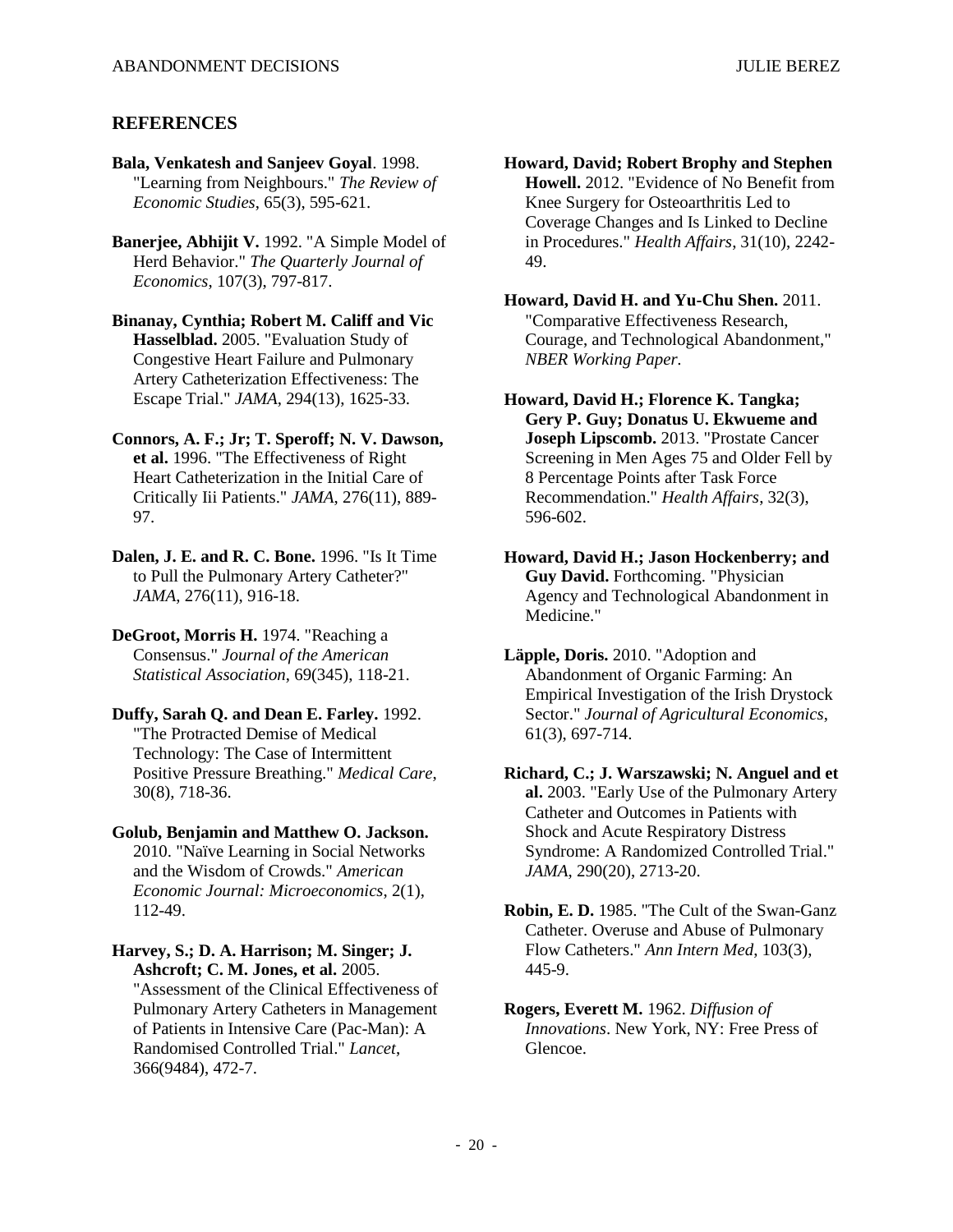**Rubenfeld, G. D.; E. McNamara-Aslin and L. Rubinson.** 2007. "The Pulmonary Artery Catheter, 1967–2007: Rest in Peace?" *JAMA*, 298(4), 458-61.

**Sandham, James Dean; Russell Douglas Hull; Rollin Frederick Brant; Linda Knox; Graham Frederick Pineo, et al.** 2003. "A Randomized, Controlled Trial of the Use of Pulmonary-Artery Catheters in High-Risk Surgical Patients." *New England Journal of Medicine*, 348(1), 5-14.

**Uematsu, Hiroki; Ashok K. Mishra; Roland K. Roberts; Dayton M. Lambert and Burton C. English.** 2011. "Motivation for Technology Adoption and Its Impact on Abandonment: A Case Study of U.S. Cotton Farmers," *Southern Agricultural Economics Association Annual Meeting.* Corpus Christi, Texas: Southern Agricultural Economics Association,

**Walton, Jonathan C.; Dayton M. Lambert; Roland K. Roberts; James A. Larson; Burton C. English, et al.** 2008. "Adoption and Abandonment of Precision Soil Sampling in Cotton Production." *Journal of Agricultural and Resource Economics*, 33(3).

**Wheeler AP; GR Bernard; BT Thompson, et al.** 2006. "Pulmonary-Artery Versus Central Venous Catheter to Guide Treatment of Acute Lung Injury." *New England Journal of Medicine*, 354(21), 2213-24.

**Young, H. Peyton.** 2009. "Innovation Diffusion in Heterogeneous Populations: Contagion, Social Influence, and Social Learning." *American Economic Review*, 99(5), 1899-924.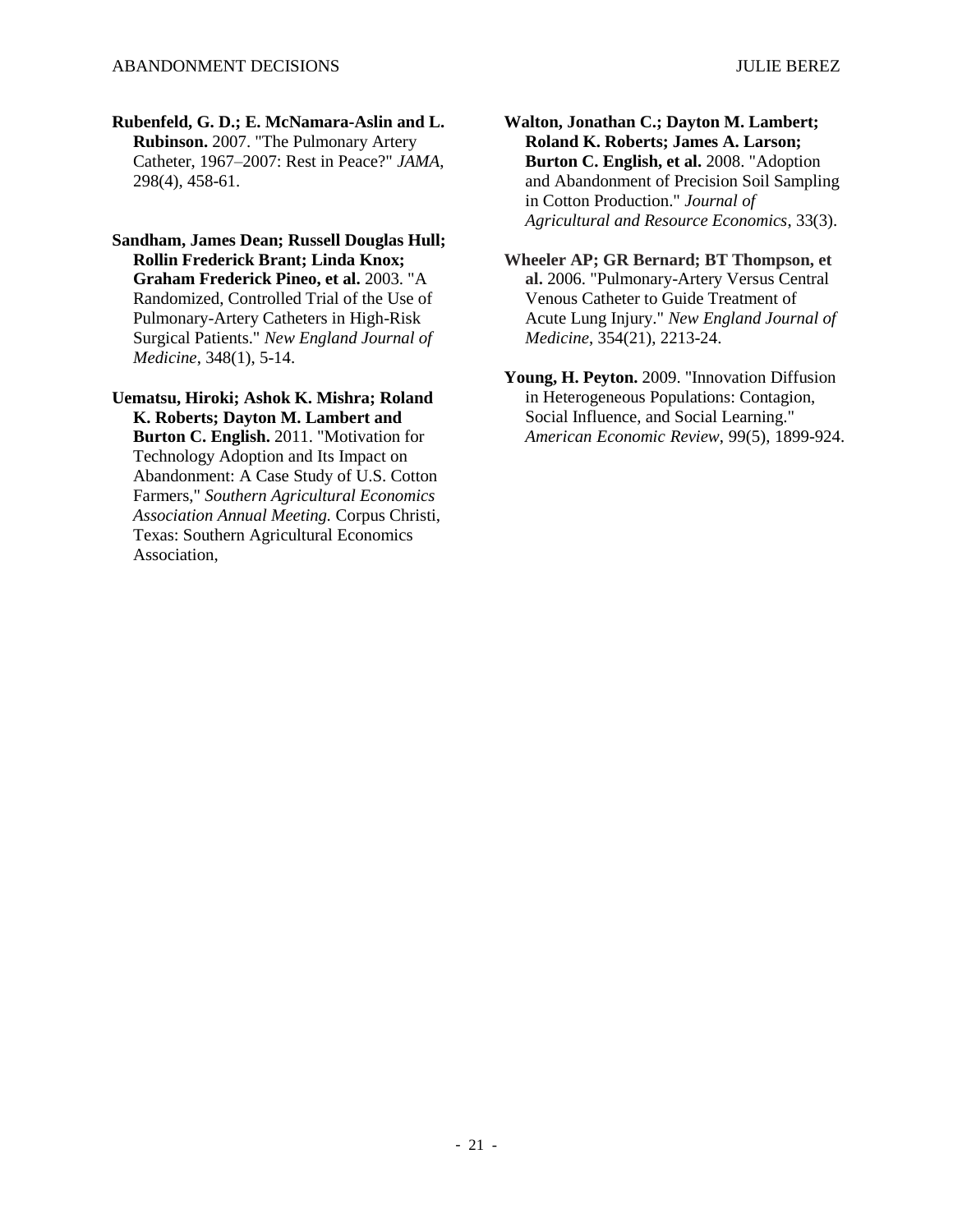|                                        | 1992-2011<br><b>Physician Average</b> |                          |          | 1998-2011 "Veteran"<br><b>Physician Average</b> |                          |                |
|----------------------------------------|---------------------------------------|--------------------------|----------|-------------------------------------------------|--------------------------|----------------|
|                                        | PA<br><b>Catheter</b>                 | No PA<br><b>Catheter</b> |          | PA<br><b>Catheter</b>                           | No PA<br><b>Catheter</b> |                |
|                                        | $(n=48,874)$                          | $(n=378,816)$            |          | $(n=19,433)$                                    | $(n=175,289)$            | <b>P-Value</b> |
| Year                                   | 1998.9                                | 2001.4                   | < 0.0001 | 2001.5                                          | 2002.8                   | < 0.0001       |
| <b>Patient Demographics</b>            |                                       |                          |          |                                                 |                          |                |
| <b>Mean Age</b>                        | 67.1                                  | 67.3                     | 0.0006   | 67.0                                            | 67.6                     | < 0.0001       |
| Female--%                              | 27.9                                  | 28.8                     | 0.0001   | 28.0                                            | 28.7                     | 0.0438         |
| $Race - %$                             |                                       |                          | < 0.0001 |                                                 |                          | < 0.0001       |
| <b>White Non-Hispanic</b>              | 84.1                                  | 83.8                     |          | 79.5                                            | 83.9                     |                |
| <b>White Hispanic</b>                  | 6.7                                   | 6.8                      |          | 9.8                                             | 6.5                      |                |
| <b>Black</b>                           | 3.9                                   | 4.6                      |          | 4.5                                             | 4.5                      |                |
| Other                                  | 5.3                                   | 4.9                      |          | 6.3                                             | 5.0                      |                |
| <b>High Risk Indicators</b>            |                                       |                          |          |                                                 |                          |                |
| <b>Emergency Admission--%</b>          | 25.3                                  | 25.9                     | 0.0029   | 24.8                                            | 23.6                     | 0.0003         |
| Heart Failure -- %                     | 24.4                                  | 21.0                     | < 0.0001 | 22.3                                            | 21.5                     | 0.0035         |
| <b>Acute Myocardial Infarction --%</b> | 24.6                                  | 24.1                     | 0.0105   | 24.7                                            | 23.5                     | 0.0002         |
| <b>Heart Valve Replacement -- %</b>    | 8.9                                   | 10.5                     | < 0.0001 | 10.3                                            | 11.9                     | < 0.0001       |
| Three Vessels--%                       | 31.8                                  | 30.2                     | < 0.0001 | 31.2                                            | 29.3                     | < 0.0001       |
| Four+ Vessels--%                       | 19.1                                  | 15.6                     | < 0.0001 | 16.6                                            | 15.9                     | 0.0142         |

## **TABLE 1: Characteristics of Patients Receiving or Not Receiving PA Catheters**

P-values from two sample t-test or Pearson chi square test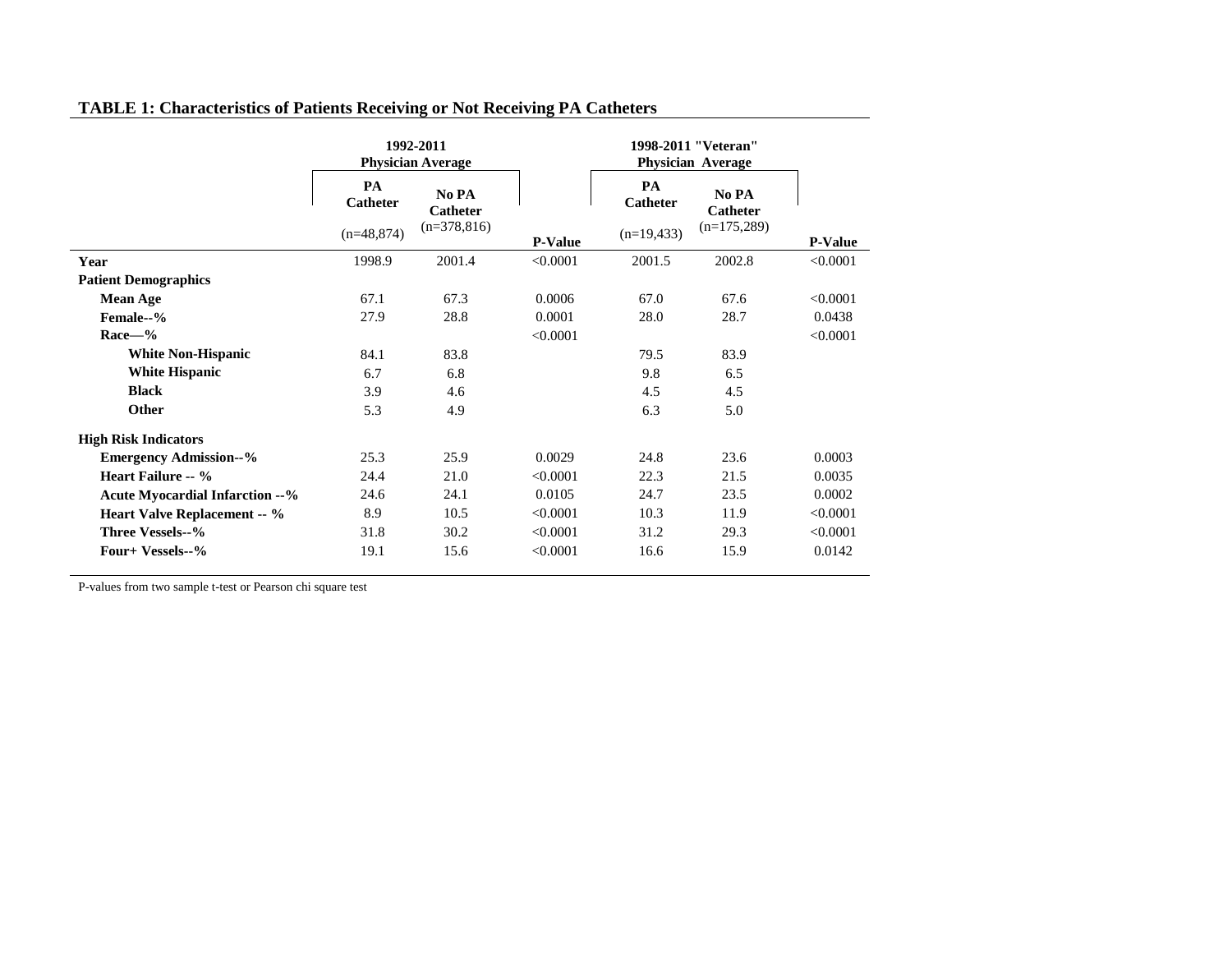|                                                                                                                            |             | 1992-2011 All Physicians |             |             | 1992-2011 "Veteran" Physicians |             |
|----------------------------------------------------------------------------------------------------------------------------|-------------|--------------------------|-------------|-------------|--------------------------------|-------------|
|                                                                                                                            | (1a)        | (2a)                     | (3a)        | (1b)        | (2b)                           | (3b)        |
|                                                                                                                            | PAC         | <b>PAC</b>               | <b>PAC</b>  | <b>PAC</b>  | PAC                            | <b>PAC</b>  |
| Year (1992 omitted)                                                                                                        |             |                          |             |             |                                |             |
| 1993                                                                                                                       | $0.018***$  | $0.017***$               | $0.029***$  | $0.025***$  | $0.024***$                     | $0.036***$  |
|                                                                                                                            | [0.004]     | [0.004]                  | [0.004]     | [0.005]     | [0.005]                        | [0.004]     |
| 1994                                                                                                                       | $0.039***$  | $0.038***$               | $0.026***$  | $0.050***$  | $0.049***$                     | $0.036***$  |
|                                                                                                                            | [0.004]     | [0.004]                  | [0.004]     | [0.005]     | [0.005]                        | [0.004]     |
| 1995                                                                                                                       | $0.041***$  | $0.040***$               | $0.031***$  | $0.047***$  | $0.045***$                     | $0.037***$  |
|                                                                                                                            | [0.004]     | [0.004]                  | [0.004]     | [0.005]     | [0.005]                        | [0.004]     |
| 1996                                                                                                                       | $-0.005$    | $-0.007*$                | $-0.008**$  | $-0.004$    | $-0.007$                       | $-0.002$    |
|                                                                                                                            | [0.004]     | [0.004]                  | [0.004]     | [0.004]     | [0.004]                        | [0.004]     |
| 1997                                                                                                                       | 0.006       | 0.002                    | $-0.005$    | $0.007*$    | 0.003                          | 0.000       |
|                                                                                                                            | [0.004]     | [0.004]                  | [0.003]     | [0.004]     | [0.004]                        | [0.004]     |
| 1998                                                                                                                       | $-0.014***$ | $-0.017***$              | $-0.028***$ | $-0.009**$  | $-0.013***$                    | $-0.021***$ |
|                                                                                                                            | [0.004]     | [0.004]                  | [0.003]     | [0.004]     | [0.004]                        | [0.004]     |
| 1999                                                                                                                       | $-0.041***$ | $-0.044***$              | $-0.052***$ | $-0.032***$ | $-0.035***$                    | $-0.045***$ |
|                                                                                                                            | [0.004]     | [0.004]                  | [0.003]     | [0.004]     | [0.004]                        | [0.004]     |
| 2000                                                                                                                       | $-0.063***$ | $-0.064***$              | $-0.075***$ | $-0.051***$ | $-0.054***$                    | $-0.068***$ |
|                                                                                                                            | [0.004]     | [0.004]                  | [0.003]     | [0.004]     | [0.004]                        | [0.004]     |
| 2001                                                                                                                       | $-0.085***$ | $-0.086***$              | $-0.097***$ | $-0.071***$ | $-0.073***$                    | $-0.092***$ |
|                                                                                                                            | [0.004]     | [0.004]                  | [0.003]     | [0.004]     | [0.004]                        | [0.004]     |
| 2002                                                                                                                       | $-0.079***$ | $-0.080***$              | $-0.092***$ | $-0.063***$ | $-0.065***$                    | $-0.087***$ |
|                                                                                                                            | [0.004]     | [0.004]                  | [0.003]     | [0.004]     | [0.004]                        | [0.004]     |
| 2003                                                                                                                       | $-0.085***$ | $-0.086***$              | $-0.102***$ | $-0.069***$ | $-0.071***$                    | $-0.098***$ |
|                                                                                                                            | [0.004]     | [0.004]                  | [0.004]     | [0.004]     | [0.004]                        | [0.004]     |
| 2004                                                                                                                       | $-0.088***$ | $-0.089***$              | $-0.110***$ | $-0.075***$ | $-0.077***$                    | $-0.110***$ |
|                                                                                                                            | [0.004]     | [0.004]                  | [0.004]     | [0.004]     | [0.004]                        | [0.004]     |
| 2005                                                                                                                       | $-0.098***$ | $-0.098***$              | $-0.118***$ | $-0.085***$ | $-0.086***$                    | $-0.118***$ |
|                                                                                                                            | [0.004]     | [0.004]                  | [0.004]     | [0.004]     | [0.004]                        | [0.004]     |
| 2006                                                                                                                       | $-0.109***$ | $-0.109***$              | $-0.129***$ | $-0.095***$ | $-0.095***$                    | $-0.131***$ |
|                                                                                                                            | [0.004]     | [0.004]                  | [0.004]     | [0.004]     | [0.004]                        | [0.004]     |
| 2007                                                                                                                       | $-0.108***$ | $-0.107***$              | $-0.128***$ | $-0.092***$ | $-0.091***$                    | $-0.128***$ |
|                                                                                                                            | [0.004]     | [0.004]                  | [0.004]     | [0.004]     | [0.004]                        | [0.004]     |
| 2008                                                                                                                       | $-0.105***$ | $-0.102***$              | $-0.121***$ | $-0.087***$ | $-0.084***$                    | $-0.121***$ |
|                                                                                                                            | [0.004]     | [0.004]                  | [0.004]     | [0.004]     | [0.004]                        | [0.004]     |
| 2009                                                                                                                       | $-0.113***$ | $-0.109***$              | $-0.123***$ | $-0.095***$ | $-0.090***$                    | $-0.118***$ |
|                                                                                                                            | [0.004]     | [0.004]                  | [0.004]     | [0.004]     | [0.004]                        | [0.004]     |
| 2010                                                                                                                       | $-0.118***$ | $-0.113***$              | $-0.127***$ | $-0.099***$ | $-0.093***$                    | $-0.125***$ |
|                                                                                                                            | [0.004]     | [0.004]                  | [0.004]     | [0.004]     | [0.004]                        | [0.004]     |
| 2011                                                                                                                       | $-0.118***$ | $-0.113***$              | $-0.128***$ | $-0.097***$ | $-0.092***$                    | $-0.128***$ |
|                                                                                                                            | [0.004]     | [0.004]                  | [0.004]     | [0.005]     | [0.005]                        | [0.004]     |
| <b>Full Sample</b>                                                                                                         | ✓           | ✓                        | ✓           | ✓           | ✓                              |             |
| <b>Veteran Sample</b>                                                                                                      |             | ✓                        | ✓           |             |                                | ✓           |
| <b>Patient Demographics</b><br><b>Patient High Risk Factors</b>                                                            |             |                          |             |             | ✓                              |             |
| <b>Patient Elixhauser Comorbidities</b>                                                                                    |             |                          | ✓           |             |                                |             |
| <b>Hospital Fixed Effects</b>                                                                                              |             |                          | ✓           |             |                                |             |
| <b>Physician Fixed Effects</b>                                                                                             |             |                          | ✓           |             |                                | ✓           |
| <b>Observations</b>                                                                                                        | 427,690     | 427,690                  | 427,690     | 340,538     | 340,538                        | 340,538     |
| <b>R-squared</b>                                                                                                           | 0.027       | 0.032                    | 0.397       | 0.020       | 0.026                          | 0.402       |
| Robust standard errors in brackets; *** p<0.01, ** p<0.05, * p<0.1<br><b>TABLE 3: PA Catheter Abandonment by Education</b> |             |                          |             |             |                                |             |
|                                                                                                                            | (1)         | (2)                      | (3)         | (4)         | (5)                            |             |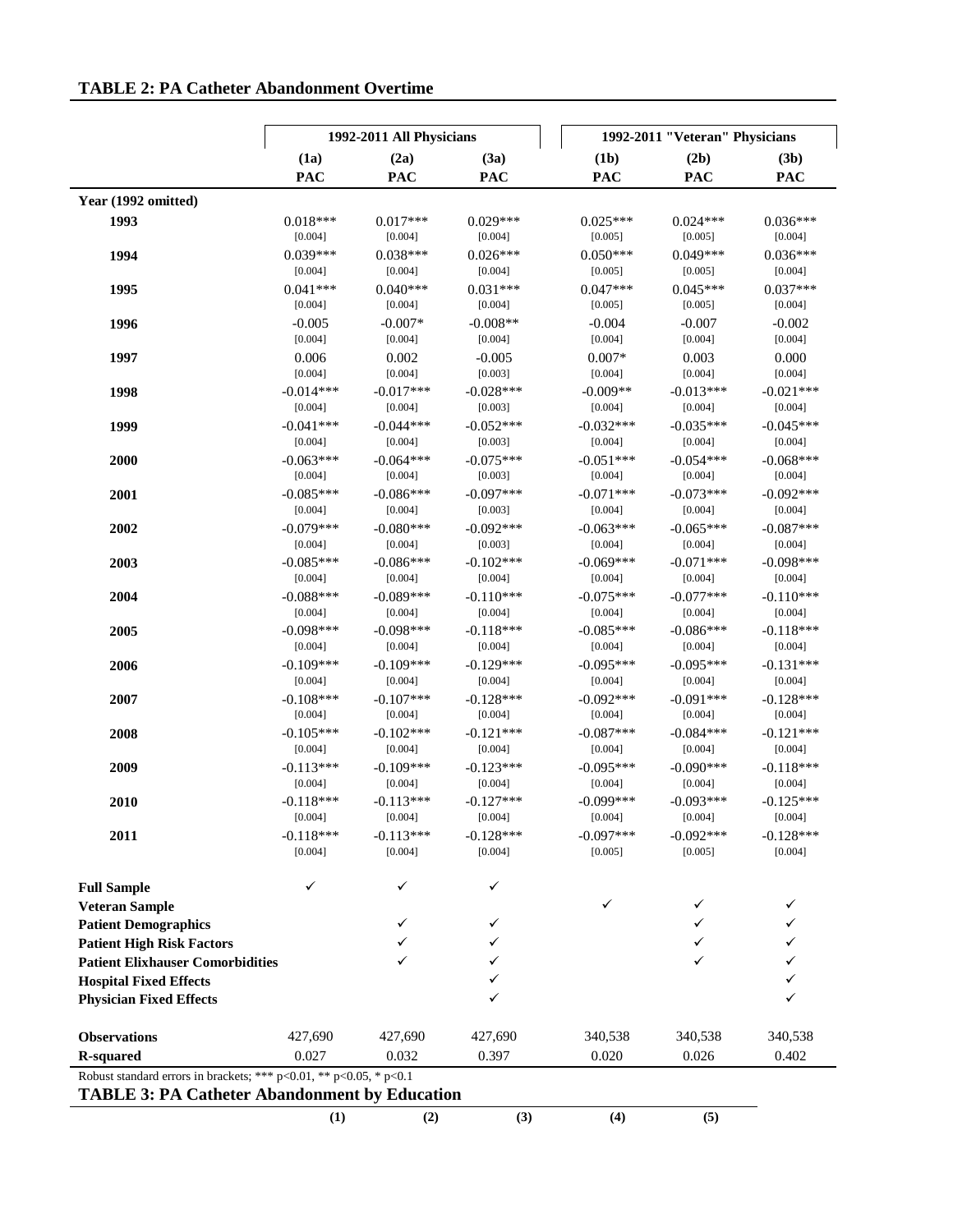| Cohort (Cohort 1: pre-85 omitted)<br>$-0.057***$<br>$-0.057***$<br>$-0.057***$<br>$-0.056***$<br>$-0.016***$<br>Cohort 2: 1986-1995<br>[0.001]<br>[0.001]<br>[0.001]<br>[0.001]<br>[0.001]<br>Cohort 3: 1996-2000<br>$-0.070***$<br>$-0.071***$<br>$-0.071***$<br>$-0.071***$<br>$-0.020***$<br>[0.001]<br>[0.001]<br>[0.001]<br>[0.001]<br>[0.001]<br>$-0.087***$<br>$-0.088***$<br>$-0.088***$<br>$-0.088***$<br>$0.014***$<br>Cohort 4: 2001-2005<br>[0.002]<br>[0.002]<br>[0.002]<br>[0.002]<br>[0.002]<br>Cohort 5: 2006-2011<br>$-0.057***$<br>$-0.057***$<br>$-0.058***$<br>$-0.056***$<br>$0.008*$<br>[0.004]<br>[0.004]<br>[0.004]<br>[0.004]<br>[0.004]<br>Year (1992 omitted)<br>1993<br>$0.022***$<br>$0.022***$<br>$0.023***$<br>$0.021***$<br>$0.019***$<br>[0.004]<br>[0.004]<br>[0.004]<br>[0.004]<br>[0.004]<br>1994<br>$0.044***$<br>$0.045***$<br>$0.021***$<br>$0.044***$<br>$0.043***$<br>[0.004]<br>[0.004]<br>[0.004]<br>[0.004]<br>[0.004]<br>1995<br>$0.048***$<br>$0.048***$<br>$0.028***$<br>$0.048***$<br>$0.046***$<br>[0.004]<br>[0.004]<br>[0.004]<br>[0.004]<br>[0.004]<br>1996<br>0.004<br>0.004<br>0.005<br>0.002<br>$-0.010***$<br>[0.004]<br>[0.004]<br>[0.004]<br>[0.004]<br>[0.004]<br>1997<br>$0.016***$<br>$0.016***$<br>$0.017***$<br>$0.013***$<br>$-0.001$<br>[0.004]<br>[0.004]<br>[0.004]<br>[0.004]<br>[0.003]<br>1998<br>$-0.001$<br>$-0.001$<br>0.000<br>$-0.004$<br>$-0.022***$<br>[0.004]<br>[0.004]<br>[0.004]<br>[0.004]<br>[0.003]<br>1999<br>$-0.024***$<br>$-0.024***$<br>$-0.023***$<br>$-0.027***$<br>$-0.047***$<br>[0.004]<br>[0.004]<br>[0.004]<br>[0.004]<br>[0.003]<br>2000<br>$-0.044***$<br>$-0.044***$<br>$-0.042***$<br>$-0.069***$<br>$-0.046***$<br>[0.004]<br>[0.004]<br>[0.004]<br>[0.004]<br>[0.003]<br>2001<br>$-0.064***$<br>$-0.064***$<br>$-0.063***$<br>$-0.066***$<br>$-0.088***$<br>[0.004]<br>[0.004]<br>[0.004]<br>[0.004]<br>[0.003]<br>2002<br>$-0.056***$<br>$-0.056***$<br>$-0.055***$<br>$-0.058***$<br>$-0.083***$<br>[0.004]<br>[0.004]<br>[0.004]<br>[0.003]<br>[0.004]<br>2003<br>$-0.060***$<br>$-0.060***$<br>$-0.059***$<br>$-0.061***$<br>$-0.092***$<br>[0.004]<br>[0.004]<br>[0.004]<br>[0.004]<br>[0.003]<br>2004<br>$-0.061***$<br>$-0.062***$<br>$-0.061***$<br>$-0.063***$<br>$-0.095***$<br>[0.004]<br>[0.004]<br>[0.004]<br>[0.004]<br>[0.003]<br>2005<br>$-0.069***$<br>$-0.070***$<br>$-0.068***$<br>$-0.070***$<br>$-0.103***$<br>[0.004]<br>[0.004]<br>[0.004]<br>[0.004]<br>[0.003]<br>2006<br>$-0.078***$<br>$-0.079***$<br>$-0.078***$<br>$-0.079***$<br>$-0.114***$<br>[0.004]<br>[0.004]<br>[0.004]<br>[0.004]<br>[0.003]<br>2007<br>$-0.076***$<br>$-0.077***$<br>$-0.075***$<br>$-0.077***$<br>$-0.112***$<br>[0.004]<br>[0.004]<br>[0.004]<br>[0.004]<br>[0.003]<br>2008<br>$-0.072***$<br>$-0.070***$<br>$-0.073***$<br>$-0.070***$<br>$-0.110***$<br>[0.004]<br>[0.004]<br>[0.004]<br>[0.004]<br>[0.003]<br>$-0.079***$<br>$-0.079***$<br>$-0.111***$<br>2009<br>$-0.076***$<br>$-0.075***$<br>[0.004]<br>[0.004]<br>[0.004]<br>[0.004]<br>[0.003]<br>2010<br>$-0.083***$<br>$-0.083***$<br>$-0.080***$<br>$-0.079***$<br>$-0.118***$<br>[0.004]<br>[0.004]<br>[0.003]<br>[0.004]<br>[0.004]<br>2011<br>$-0.081***$<br>$-0.082***$<br>$-0.079***$<br>$-0.077***$<br>$-0.118***$<br>[0.004]<br>[0.004]<br>[0.004]<br>[0.004]<br>[0.004]<br>✓<br>✓<br><b>Patient Demographics</b><br>✓<br>✓<br>✓<br>✓<br><b>Patient High Risk Factors</b><br>✓<br>✓<br><b>Patient Elixhauser Comorbidities</b><br>$\checkmark$<br><b>Hospital Fixed Effects</b><br>427,690<br>427,690<br>427,690<br>427,690<br>427,690<br><b>Observations</b><br>0.040<br>0.361<br>0.036<br>0.036<br>0.037<br><b>R-squared</b> | <b>PAC</b> | <b>PAC</b> | <b>PAC</b> | <b>PAC</b> | <b>PAC</b> |
|-----------------------------------------------------------------------------------------------------------------------------------------------------------------------------------------------------------------------------------------------------------------------------------------------------------------------------------------------------------------------------------------------------------------------------------------------------------------------------------------------------------------------------------------------------------------------------------------------------------------------------------------------------------------------------------------------------------------------------------------------------------------------------------------------------------------------------------------------------------------------------------------------------------------------------------------------------------------------------------------------------------------------------------------------------------------------------------------------------------------------------------------------------------------------------------------------------------------------------------------------------------------------------------------------------------------------------------------------------------------------------------------------------------------------------------------------------------------------------------------------------------------------------------------------------------------------------------------------------------------------------------------------------------------------------------------------------------------------------------------------------------------------------------------------------------------------------------------------------------------------------------------------------------------------------------------------------------------------------------------------------------------------------------------------------------------------------------------------------------------------------------------------------------------------------------------------------------------------------------------------------------------------------------------------------------------------------------------------------------------------------------------------------------------------------------------------------------------------------------------------------------------------------------------------------------------------------------------------------------------------------------------------------------------------------------------------------------------------------------------------------------------------------------------------------------------------------------------------------------------------------------------------------------------------------------------------------------------------------------------------------------------------------------------------------------------------------------------------------------------------------------------------------------------------------------------------------------------------------------------------------------------------------------------------------------------------------------------------------------------------------------------------------------------------------------------------------------------------------------------------------------------------------------------------------------------------------------------------------------------------------------------------------------------------------------------------------------------|------------|------------|------------|------------|------------|
|                                                                                                                                                                                                                                                                                                                                                                                                                                                                                                                                                                                                                                                                                                                                                                                                                                                                                                                                                                                                                                                                                                                                                                                                                                                                                                                                                                                                                                                                                                                                                                                                                                                                                                                                                                                                                                                                                                                                                                                                                                                                                                                                                                                                                                                                                                                                                                                                                                                                                                                                                                                                                                                                                                                                                                                                                                                                                                                                                                                                                                                                                                                                                                                                                                                                                                                                                                                                                                                                                                                                                                                                                                                                                                                 |            |            |            |            |            |
|                                                                                                                                                                                                                                                                                                                                                                                                                                                                                                                                                                                                                                                                                                                                                                                                                                                                                                                                                                                                                                                                                                                                                                                                                                                                                                                                                                                                                                                                                                                                                                                                                                                                                                                                                                                                                                                                                                                                                                                                                                                                                                                                                                                                                                                                                                                                                                                                                                                                                                                                                                                                                                                                                                                                                                                                                                                                                                                                                                                                                                                                                                                                                                                                                                                                                                                                                                                                                                                                                                                                                                                                                                                                                                                 |            |            |            |            |            |
|                                                                                                                                                                                                                                                                                                                                                                                                                                                                                                                                                                                                                                                                                                                                                                                                                                                                                                                                                                                                                                                                                                                                                                                                                                                                                                                                                                                                                                                                                                                                                                                                                                                                                                                                                                                                                                                                                                                                                                                                                                                                                                                                                                                                                                                                                                                                                                                                                                                                                                                                                                                                                                                                                                                                                                                                                                                                                                                                                                                                                                                                                                                                                                                                                                                                                                                                                                                                                                                                                                                                                                                                                                                                                                                 |            |            |            |            |            |
|                                                                                                                                                                                                                                                                                                                                                                                                                                                                                                                                                                                                                                                                                                                                                                                                                                                                                                                                                                                                                                                                                                                                                                                                                                                                                                                                                                                                                                                                                                                                                                                                                                                                                                                                                                                                                                                                                                                                                                                                                                                                                                                                                                                                                                                                                                                                                                                                                                                                                                                                                                                                                                                                                                                                                                                                                                                                                                                                                                                                                                                                                                                                                                                                                                                                                                                                                                                                                                                                                                                                                                                                                                                                                                                 |            |            |            |            |            |
|                                                                                                                                                                                                                                                                                                                                                                                                                                                                                                                                                                                                                                                                                                                                                                                                                                                                                                                                                                                                                                                                                                                                                                                                                                                                                                                                                                                                                                                                                                                                                                                                                                                                                                                                                                                                                                                                                                                                                                                                                                                                                                                                                                                                                                                                                                                                                                                                                                                                                                                                                                                                                                                                                                                                                                                                                                                                                                                                                                                                                                                                                                                                                                                                                                                                                                                                                                                                                                                                                                                                                                                                                                                                                                                 |            |            |            |            |            |
|                                                                                                                                                                                                                                                                                                                                                                                                                                                                                                                                                                                                                                                                                                                                                                                                                                                                                                                                                                                                                                                                                                                                                                                                                                                                                                                                                                                                                                                                                                                                                                                                                                                                                                                                                                                                                                                                                                                                                                                                                                                                                                                                                                                                                                                                                                                                                                                                                                                                                                                                                                                                                                                                                                                                                                                                                                                                                                                                                                                                                                                                                                                                                                                                                                                                                                                                                                                                                                                                                                                                                                                                                                                                                                                 |            |            |            |            |            |
|                                                                                                                                                                                                                                                                                                                                                                                                                                                                                                                                                                                                                                                                                                                                                                                                                                                                                                                                                                                                                                                                                                                                                                                                                                                                                                                                                                                                                                                                                                                                                                                                                                                                                                                                                                                                                                                                                                                                                                                                                                                                                                                                                                                                                                                                                                                                                                                                                                                                                                                                                                                                                                                                                                                                                                                                                                                                                                                                                                                                                                                                                                                                                                                                                                                                                                                                                                                                                                                                                                                                                                                                                                                                                                                 |            |            |            |            |            |
|                                                                                                                                                                                                                                                                                                                                                                                                                                                                                                                                                                                                                                                                                                                                                                                                                                                                                                                                                                                                                                                                                                                                                                                                                                                                                                                                                                                                                                                                                                                                                                                                                                                                                                                                                                                                                                                                                                                                                                                                                                                                                                                                                                                                                                                                                                                                                                                                                                                                                                                                                                                                                                                                                                                                                                                                                                                                                                                                                                                                                                                                                                                                                                                                                                                                                                                                                                                                                                                                                                                                                                                                                                                                                                                 |            |            |            |            |            |
|                                                                                                                                                                                                                                                                                                                                                                                                                                                                                                                                                                                                                                                                                                                                                                                                                                                                                                                                                                                                                                                                                                                                                                                                                                                                                                                                                                                                                                                                                                                                                                                                                                                                                                                                                                                                                                                                                                                                                                                                                                                                                                                                                                                                                                                                                                                                                                                                                                                                                                                                                                                                                                                                                                                                                                                                                                                                                                                                                                                                                                                                                                                                                                                                                                                                                                                                                                                                                                                                                                                                                                                                                                                                                                                 |            |            |            |            |            |
|                                                                                                                                                                                                                                                                                                                                                                                                                                                                                                                                                                                                                                                                                                                                                                                                                                                                                                                                                                                                                                                                                                                                                                                                                                                                                                                                                                                                                                                                                                                                                                                                                                                                                                                                                                                                                                                                                                                                                                                                                                                                                                                                                                                                                                                                                                                                                                                                                                                                                                                                                                                                                                                                                                                                                                                                                                                                                                                                                                                                                                                                                                                                                                                                                                                                                                                                                                                                                                                                                                                                                                                                                                                                                                                 |            |            |            |            |            |
|                                                                                                                                                                                                                                                                                                                                                                                                                                                                                                                                                                                                                                                                                                                                                                                                                                                                                                                                                                                                                                                                                                                                                                                                                                                                                                                                                                                                                                                                                                                                                                                                                                                                                                                                                                                                                                                                                                                                                                                                                                                                                                                                                                                                                                                                                                                                                                                                                                                                                                                                                                                                                                                                                                                                                                                                                                                                                                                                                                                                                                                                                                                                                                                                                                                                                                                                                                                                                                                                                                                                                                                                                                                                                                                 |            |            |            |            |            |
|                                                                                                                                                                                                                                                                                                                                                                                                                                                                                                                                                                                                                                                                                                                                                                                                                                                                                                                                                                                                                                                                                                                                                                                                                                                                                                                                                                                                                                                                                                                                                                                                                                                                                                                                                                                                                                                                                                                                                                                                                                                                                                                                                                                                                                                                                                                                                                                                                                                                                                                                                                                                                                                                                                                                                                                                                                                                                                                                                                                                                                                                                                                                                                                                                                                                                                                                                                                                                                                                                                                                                                                                                                                                                                                 |            |            |            |            |            |
|                                                                                                                                                                                                                                                                                                                                                                                                                                                                                                                                                                                                                                                                                                                                                                                                                                                                                                                                                                                                                                                                                                                                                                                                                                                                                                                                                                                                                                                                                                                                                                                                                                                                                                                                                                                                                                                                                                                                                                                                                                                                                                                                                                                                                                                                                                                                                                                                                                                                                                                                                                                                                                                                                                                                                                                                                                                                                                                                                                                                                                                                                                                                                                                                                                                                                                                                                                                                                                                                                                                                                                                                                                                                                                                 |            |            |            |            |            |
|                                                                                                                                                                                                                                                                                                                                                                                                                                                                                                                                                                                                                                                                                                                                                                                                                                                                                                                                                                                                                                                                                                                                                                                                                                                                                                                                                                                                                                                                                                                                                                                                                                                                                                                                                                                                                                                                                                                                                                                                                                                                                                                                                                                                                                                                                                                                                                                                                                                                                                                                                                                                                                                                                                                                                                                                                                                                                                                                                                                                                                                                                                                                                                                                                                                                                                                                                                                                                                                                                                                                                                                                                                                                                                                 |            |            |            |            |            |
|                                                                                                                                                                                                                                                                                                                                                                                                                                                                                                                                                                                                                                                                                                                                                                                                                                                                                                                                                                                                                                                                                                                                                                                                                                                                                                                                                                                                                                                                                                                                                                                                                                                                                                                                                                                                                                                                                                                                                                                                                                                                                                                                                                                                                                                                                                                                                                                                                                                                                                                                                                                                                                                                                                                                                                                                                                                                                                                                                                                                                                                                                                                                                                                                                                                                                                                                                                                                                                                                                                                                                                                                                                                                                                                 |            |            |            |            |            |
|                                                                                                                                                                                                                                                                                                                                                                                                                                                                                                                                                                                                                                                                                                                                                                                                                                                                                                                                                                                                                                                                                                                                                                                                                                                                                                                                                                                                                                                                                                                                                                                                                                                                                                                                                                                                                                                                                                                                                                                                                                                                                                                                                                                                                                                                                                                                                                                                                                                                                                                                                                                                                                                                                                                                                                                                                                                                                                                                                                                                                                                                                                                                                                                                                                                                                                                                                                                                                                                                                                                                                                                                                                                                                                                 |            |            |            |            |            |
|                                                                                                                                                                                                                                                                                                                                                                                                                                                                                                                                                                                                                                                                                                                                                                                                                                                                                                                                                                                                                                                                                                                                                                                                                                                                                                                                                                                                                                                                                                                                                                                                                                                                                                                                                                                                                                                                                                                                                                                                                                                                                                                                                                                                                                                                                                                                                                                                                                                                                                                                                                                                                                                                                                                                                                                                                                                                                                                                                                                                                                                                                                                                                                                                                                                                                                                                                                                                                                                                                                                                                                                                                                                                                                                 |            |            |            |            |            |
|                                                                                                                                                                                                                                                                                                                                                                                                                                                                                                                                                                                                                                                                                                                                                                                                                                                                                                                                                                                                                                                                                                                                                                                                                                                                                                                                                                                                                                                                                                                                                                                                                                                                                                                                                                                                                                                                                                                                                                                                                                                                                                                                                                                                                                                                                                                                                                                                                                                                                                                                                                                                                                                                                                                                                                                                                                                                                                                                                                                                                                                                                                                                                                                                                                                                                                                                                                                                                                                                                                                                                                                                                                                                                                                 |            |            |            |            |            |
|                                                                                                                                                                                                                                                                                                                                                                                                                                                                                                                                                                                                                                                                                                                                                                                                                                                                                                                                                                                                                                                                                                                                                                                                                                                                                                                                                                                                                                                                                                                                                                                                                                                                                                                                                                                                                                                                                                                                                                                                                                                                                                                                                                                                                                                                                                                                                                                                                                                                                                                                                                                                                                                                                                                                                                                                                                                                                                                                                                                                                                                                                                                                                                                                                                                                                                                                                                                                                                                                                                                                                                                                                                                                                                                 |            |            |            |            |            |
|                                                                                                                                                                                                                                                                                                                                                                                                                                                                                                                                                                                                                                                                                                                                                                                                                                                                                                                                                                                                                                                                                                                                                                                                                                                                                                                                                                                                                                                                                                                                                                                                                                                                                                                                                                                                                                                                                                                                                                                                                                                                                                                                                                                                                                                                                                                                                                                                                                                                                                                                                                                                                                                                                                                                                                                                                                                                                                                                                                                                                                                                                                                                                                                                                                                                                                                                                                                                                                                                                                                                                                                                                                                                                                                 |            |            |            |            |            |
|                                                                                                                                                                                                                                                                                                                                                                                                                                                                                                                                                                                                                                                                                                                                                                                                                                                                                                                                                                                                                                                                                                                                                                                                                                                                                                                                                                                                                                                                                                                                                                                                                                                                                                                                                                                                                                                                                                                                                                                                                                                                                                                                                                                                                                                                                                                                                                                                                                                                                                                                                                                                                                                                                                                                                                                                                                                                                                                                                                                                                                                                                                                                                                                                                                                                                                                                                                                                                                                                                                                                                                                                                                                                                                                 |            |            |            |            |            |
|                                                                                                                                                                                                                                                                                                                                                                                                                                                                                                                                                                                                                                                                                                                                                                                                                                                                                                                                                                                                                                                                                                                                                                                                                                                                                                                                                                                                                                                                                                                                                                                                                                                                                                                                                                                                                                                                                                                                                                                                                                                                                                                                                                                                                                                                                                                                                                                                                                                                                                                                                                                                                                                                                                                                                                                                                                                                                                                                                                                                                                                                                                                                                                                                                                                                                                                                                                                                                                                                                                                                                                                                                                                                                                                 |            |            |            |            |            |
|                                                                                                                                                                                                                                                                                                                                                                                                                                                                                                                                                                                                                                                                                                                                                                                                                                                                                                                                                                                                                                                                                                                                                                                                                                                                                                                                                                                                                                                                                                                                                                                                                                                                                                                                                                                                                                                                                                                                                                                                                                                                                                                                                                                                                                                                                                                                                                                                                                                                                                                                                                                                                                                                                                                                                                                                                                                                                                                                                                                                                                                                                                                                                                                                                                                                                                                                                                                                                                                                                                                                                                                                                                                                                                                 |            |            |            |            |            |
|                                                                                                                                                                                                                                                                                                                                                                                                                                                                                                                                                                                                                                                                                                                                                                                                                                                                                                                                                                                                                                                                                                                                                                                                                                                                                                                                                                                                                                                                                                                                                                                                                                                                                                                                                                                                                                                                                                                                                                                                                                                                                                                                                                                                                                                                                                                                                                                                                                                                                                                                                                                                                                                                                                                                                                                                                                                                                                                                                                                                                                                                                                                                                                                                                                                                                                                                                                                                                                                                                                                                                                                                                                                                                                                 |            |            |            |            |            |
|                                                                                                                                                                                                                                                                                                                                                                                                                                                                                                                                                                                                                                                                                                                                                                                                                                                                                                                                                                                                                                                                                                                                                                                                                                                                                                                                                                                                                                                                                                                                                                                                                                                                                                                                                                                                                                                                                                                                                                                                                                                                                                                                                                                                                                                                                                                                                                                                                                                                                                                                                                                                                                                                                                                                                                                                                                                                                                                                                                                                                                                                                                                                                                                                                                                                                                                                                                                                                                                                                                                                                                                                                                                                                                                 |            |            |            |            |            |
|                                                                                                                                                                                                                                                                                                                                                                                                                                                                                                                                                                                                                                                                                                                                                                                                                                                                                                                                                                                                                                                                                                                                                                                                                                                                                                                                                                                                                                                                                                                                                                                                                                                                                                                                                                                                                                                                                                                                                                                                                                                                                                                                                                                                                                                                                                                                                                                                                                                                                                                                                                                                                                                                                                                                                                                                                                                                                                                                                                                                                                                                                                                                                                                                                                                                                                                                                                                                                                                                                                                                                                                                                                                                                                                 |            |            |            |            |            |
|                                                                                                                                                                                                                                                                                                                                                                                                                                                                                                                                                                                                                                                                                                                                                                                                                                                                                                                                                                                                                                                                                                                                                                                                                                                                                                                                                                                                                                                                                                                                                                                                                                                                                                                                                                                                                                                                                                                                                                                                                                                                                                                                                                                                                                                                                                                                                                                                                                                                                                                                                                                                                                                                                                                                                                                                                                                                                                                                                                                                                                                                                                                                                                                                                                                                                                                                                                                                                                                                                                                                                                                                                                                                                                                 |            |            |            |            |            |
|                                                                                                                                                                                                                                                                                                                                                                                                                                                                                                                                                                                                                                                                                                                                                                                                                                                                                                                                                                                                                                                                                                                                                                                                                                                                                                                                                                                                                                                                                                                                                                                                                                                                                                                                                                                                                                                                                                                                                                                                                                                                                                                                                                                                                                                                                                                                                                                                                                                                                                                                                                                                                                                                                                                                                                                                                                                                                                                                                                                                                                                                                                                                                                                                                                                                                                                                                                                                                                                                                                                                                                                                                                                                                                                 |            |            |            |            |            |
|                                                                                                                                                                                                                                                                                                                                                                                                                                                                                                                                                                                                                                                                                                                                                                                                                                                                                                                                                                                                                                                                                                                                                                                                                                                                                                                                                                                                                                                                                                                                                                                                                                                                                                                                                                                                                                                                                                                                                                                                                                                                                                                                                                                                                                                                                                                                                                                                                                                                                                                                                                                                                                                                                                                                                                                                                                                                                                                                                                                                                                                                                                                                                                                                                                                                                                                                                                                                                                                                                                                                                                                                                                                                                                                 |            |            |            |            |            |
|                                                                                                                                                                                                                                                                                                                                                                                                                                                                                                                                                                                                                                                                                                                                                                                                                                                                                                                                                                                                                                                                                                                                                                                                                                                                                                                                                                                                                                                                                                                                                                                                                                                                                                                                                                                                                                                                                                                                                                                                                                                                                                                                                                                                                                                                                                                                                                                                                                                                                                                                                                                                                                                                                                                                                                                                                                                                                                                                                                                                                                                                                                                                                                                                                                                                                                                                                                                                                                                                                                                                                                                                                                                                                                                 |            |            |            |            |            |
|                                                                                                                                                                                                                                                                                                                                                                                                                                                                                                                                                                                                                                                                                                                                                                                                                                                                                                                                                                                                                                                                                                                                                                                                                                                                                                                                                                                                                                                                                                                                                                                                                                                                                                                                                                                                                                                                                                                                                                                                                                                                                                                                                                                                                                                                                                                                                                                                                                                                                                                                                                                                                                                                                                                                                                                                                                                                                                                                                                                                                                                                                                                                                                                                                                                                                                                                                                                                                                                                                                                                                                                                                                                                                                                 |            |            |            |            |            |
|                                                                                                                                                                                                                                                                                                                                                                                                                                                                                                                                                                                                                                                                                                                                                                                                                                                                                                                                                                                                                                                                                                                                                                                                                                                                                                                                                                                                                                                                                                                                                                                                                                                                                                                                                                                                                                                                                                                                                                                                                                                                                                                                                                                                                                                                                                                                                                                                                                                                                                                                                                                                                                                                                                                                                                                                                                                                                                                                                                                                                                                                                                                                                                                                                                                                                                                                                                                                                                                                                                                                                                                                                                                                                                                 |            |            |            |            |            |
|                                                                                                                                                                                                                                                                                                                                                                                                                                                                                                                                                                                                                                                                                                                                                                                                                                                                                                                                                                                                                                                                                                                                                                                                                                                                                                                                                                                                                                                                                                                                                                                                                                                                                                                                                                                                                                                                                                                                                                                                                                                                                                                                                                                                                                                                                                                                                                                                                                                                                                                                                                                                                                                                                                                                                                                                                                                                                                                                                                                                                                                                                                                                                                                                                                                                                                                                                                                                                                                                                                                                                                                                                                                                                                                 |            |            |            |            |            |
|                                                                                                                                                                                                                                                                                                                                                                                                                                                                                                                                                                                                                                                                                                                                                                                                                                                                                                                                                                                                                                                                                                                                                                                                                                                                                                                                                                                                                                                                                                                                                                                                                                                                                                                                                                                                                                                                                                                                                                                                                                                                                                                                                                                                                                                                                                                                                                                                                                                                                                                                                                                                                                                                                                                                                                                                                                                                                                                                                                                                                                                                                                                                                                                                                                                                                                                                                                                                                                                                                                                                                                                                                                                                                                                 |            |            |            |            |            |
|                                                                                                                                                                                                                                                                                                                                                                                                                                                                                                                                                                                                                                                                                                                                                                                                                                                                                                                                                                                                                                                                                                                                                                                                                                                                                                                                                                                                                                                                                                                                                                                                                                                                                                                                                                                                                                                                                                                                                                                                                                                                                                                                                                                                                                                                                                                                                                                                                                                                                                                                                                                                                                                                                                                                                                                                                                                                                                                                                                                                                                                                                                                                                                                                                                                                                                                                                                                                                                                                                                                                                                                                                                                                                                                 |            |            |            |            |            |
|                                                                                                                                                                                                                                                                                                                                                                                                                                                                                                                                                                                                                                                                                                                                                                                                                                                                                                                                                                                                                                                                                                                                                                                                                                                                                                                                                                                                                                                                                                                                                                                                                                                                                                                                                                                                                                                                                                                                                                                                                                                                                                                                                                                                                                                                                                                                                                                                                                                                                                                                                                                                                                                                                                                                                                                                                                                                                                                                                                                                                                                                                                                                                                                                                                                                                                                                                                                                                                                                                                                                                                                                                                                                                                                 |            |            |            |            |            |
|                                                                                                                                                                                                                                                                                                                                                                                                                                                                                                                                                                                                                                                                                                                                                                                                                                                                                                                                                                                                                                                                                                                                                                                                                                                                                                                                                                                                                                                                                                                                                                                                                                                                                                                                                                                                                                                                                                                                                                                                                                                                                                                                                                                                                                                                                                                                                                                                                                                                                                                                                                                                                                                                                                                                                                                                                                                                                                                                                                                                                                                                                                                                                                                                                                                                                                                                                                                                                                                                                                                                                                                                                                                                                                                 |            |            |            |            |            |
|                                                                                                                                                                                                                                                                                                                                                                                                                                                                                                                                                                                                                                                                                                                                                                                                                                                                                                                                                                                                                                                                                                                                                                                                                                                                                                                                                                                                                                                                                                                                                                                                                                                                                                                                                                                                                                                                                                                                                                                                                                                                                                                                                                                                                                                                                                                                                                                                                                                                                                                                                                                                                                                                                                                                                                                                                                                                                                                                                                                                                                                                                                                                                                                                                                                                                                                                                                                                                                                                                                                                                                                                                                                                                                                 |            |            |            |            |            |
|                                                                                                                                                                                                                                                                                                                                                                                                                                                                                                                                                                                                                                                                                                                                                                                                                                                                                                                                                                                                                                                                                                                                                                                                                                                                                                                                                                                                                                                                                                                                                                                                                                                                                                                                                                                                                                                                                                                                                                                                                                                                                                                                                                                                                                                                                                                                                                                                                                                                                                                                                                                                                                                                                                                                                                                                                                                                                                                                                                                                                                                                                                                                                                                                                                                                                                                                                                                                                                                                                                                                                                                                                                                                                                                 |            |            |            |            |            |
|                                                                                                                                                                                                                                                                                                                                                                                                                                                                                                                                                                                                                                                                                                                                                                                                                                                                                                                                                                                                                                                                                                                                                                                                                                                                                                                                                                                                                                                                                                                                                                                                                                                                                                                                                                                                                                                                                                                                                                                                                                                                                                                                                                                                                                                                                                                                                                                                                                                                                                                                                                                                                                                                                                                                                                                                                                                                                                                                                                                                                                                                                                                                                                                                                                                                                                                                                                                                                                                                                                                                                                                                                                                                                                                 |            |            |            |            |            |
|                                                                                                                                                                                                                                                                                                                                                                                                                                                                                                                                                                                                                                                                                                                                                                                                                                                                                                                                                                                                                                                                                                                                                                                                                                                                                                                                                                                                                                                                                                                                                                                                                                                                                                                                                                                                                                                                                                                                                                                                                                                                                                                                                                                                                                                                                                                                                                                                                                                                                                                                                                                                                                                                                                                                                                                                                                                                                                                                                                                                                                                                                                                                                                                                                                                                                                                                                                                                                                                                                                                                                                                                                                                                                                                 |            |            |            |            |            |
|                                                                                                                                                                                                                                                                                                                                                                                                                                                                                                                                                                                                                                                                                                                                                                                                                                                                                                                                                                                                                                                                                                                                                                                                                                                                                                                                                                                                                                                                                                                                                                                                                                                                                                                                                                                                                                                                                                                                                                                                                                                                                                                                                                                                                                                                                                                                                                                                                                                                                                                                                                                                                                                                                                                                                                                                                                                                                                                                                                                                                                                                                                                                                                                                                                                                                                                                                                                                                                                                                                                                                                                                                                                                                                                 |            |            |            |            |            |
|                                                                                                                                                                                                                                                                                                                                                                                                                                                                                                                                                                                                                                                                                                                                                                                                                                                                                                                                                                                                                                                                                                                                                                                                                                                                                                                                                                                                                                                                                                                                                                                                                                                                                                                                                                                                                                                                                                                                                                                                                                                                                                                                                                                                                                                                                                                                                                                                                                                                                                                                                                                                                                                                                                                                                                                                                                                                                                                                                                                                                                                                                                                                                                                                                                                                                                                                                                                                                                                                                                                                                                                                                                                                                                                 |            |            |            |            |            |
|                                                                                                                                                                                                                                                                                                                                                                                                                                                                                                                                                                                                                                                                                                                                                                                                                                                                                                                                                                                                                                                                                                                                                                                                                                                                                                                                                                                                                                                                                                                                                                                                                                                                                                                                                                                                                                                                                                                                                                                                                                                                                                                                                                                                                                                                                                                                                                                                                                                                                                                                                                                                                                                                                                                                                                                                                                                                                                                                                                                                                                                                                                                                                                                                                                                                                                                                                                                                                                                                                                                                                                                                                                                                                                                 |            |            |            |            |            |
|                                                                                                                                                                                                                                                                                                                                                                                                                                                                                                                                                                                                                                                                                                                                                                                                                                                                                                                                                                                                                                                                                                                                                                                                                                                                                                                                                                                                                                                                                                                                                                                                                                                                                                                                                                                                                                                                                                                                                                                                                                                                                                                                                                                                                                                                                                                                                                                                                                                                                                                                                                                                                                                                                                                                                                                                                                                                                                                                                                                                                                                                                                                                                                                                                                                                                                                                                                                                                                                                                                                                                                                                                                                                                                                 |            |            |            |            |            |
|                                                                                                                                                                                                                                                                                                                                                                                                                                                                                                                                                                                                                                                                                                                                                                                                                                                                                                                                                                                                                                                                                                                                                                                                                                                                                                                                                                                                                                                                                                                                                                                                                                                                                                                                                                                                                                                                                                                                                                                                                                                                                                                                                                                                                                                                                                                                                                                                                                                                                                                                                                                                                                                                                                                                                                                                                                                                                                                                                                                                                                                                                                                                                                                                                                                                                                                                                                                                                                                                                                                                                                                                                                                                                                                 |            |            |            |            |            |
|                                                                                                                                                                                                                                                                                                                                                                                                                                                                                                                                                                                                                                                                                                                                                                                                                                                                                                                                                                                                                                                                                                                                                                                                                                                                                                                                                                                                                                                                                                                                                                                                                                                                                                                                                                                                                                                                                                                                                                                                                                                                                                                                                                                                                                                                                                                                                                                                                                                                                                                                                                                                                                                                                                                                                                                                                                                                                                                                                                                                                                                                                                                                                                                                                                                                                                                                                                                                                                                                                                                                                                                                                                                                                                                 |            |            |            |            |            |
|                                                                                                                                                                                                                                                                                                                                                                                                                                                                                                                                                                                                                                                                                                                                                                                                                                                                                                                                                                                                                                                                                                                                                                                                                                                                                                                                                                                                                                                                                                                                                                                                                                                                                                                                                                                                                                                                                                                                                                                                                                                                                                                                                                                                                                                                                                                                                                                                                                                                                                                                                                                                                                                                                                                                                                                                                                                                                                                                                                                                                                                                                                                                                                                                                                                                                                                                                                                                                                                                                                                                                                                                                                                                                                                 |            |            |            |            |            |
|                                                                                                                                                                                                                                                                                                                                                                                                                                                                                                                                                                                                                                                                                                                                                                                                                                                                                                                                                                                                                                                                                                                                                                                                                                                                                                                                                                                                                                                                                                                                                                                                                                                                                                                                                                                                                                                                                                                                                                                                                                                                                                                                                                                                                                                                                                                                                                                                                                                                                                                                                                                                                                                                                                                                                                                                                                                                                                                                                                                                                                                                                                                                                                                                                                                                                                                                                                                                                                                                                                                                                                                                                                                                                                                 |            |            |            |            |            |
|                                                                                                                                                                                                                                                                                                                                                                                                                                                                                                                                                                                                                                                                                                                                                                                                                                                                                                                                                                                                                                                                                                                                                                                                                                                                                                                                                                                                                                                                                                                                                                                                                                                                                                                                                                                                                                                                                                                                                                                                                                                                                                                                                                                                                                                                                                                                                                                                                                                                                                                                                                                                                                                                                                                                                                                                                                                                                                                                                                                                                                                                                                                                                                                                                                                                                                                                                                                                                                                                                                                                                                                                                                                                                                                 |            |            |            |            |            |
|                                                                                                                                                                                                                                                                                                                                                                                                                                                                                                                                                                                                                                                                                                                                                                                                                                                                                                                                                                                                                                                                                                                                                                                                                                                                                                                                                                                                                                                                                                                                                                                                                                                                                                                                                                                                                                                                                                                                                                                                                                                                                                                                                                                                                                                                                                                                                                                                                                                                                                                                                                                                                                                                                                                                                                                                                                                                                                                                                                                                                                                                                                                                                                                                                                                                                                                                                                                                                                                                                                                                                                                                                                                                                                                 |            |            |            |            |            |
|                                                                                                                                                                                                                                                                                                                                                                                                                                                                                                                                                                                                                                                                                                                                                                                                                                                                                                                                                                                                                                                                                                                                                                                                                                                                                                                                                                                                                                                                                                                                                                                                                                                                                                                                                                                                                                                                                                                                                                                                                                                                                                                                                                                                                                                                                                                                                                                                                                                                                                                                                                                                                                                                                                                                                                                                                                                                                                                                                                                                                                                                                                                                                                                                                                                                                                                                                                                                                                                                                                                                                                                                                                                                                                                 |            |            |            |            |            |

Robust standard errors in brackets; \*\*\* p<0.01, \*\* p<0.05, \* p<0.1

## **TABLE 4: Breakdown of Entrants by Hospital and Entrant Type**

| Number of<br><b>Entrants per</b><br><b>Hospital</b> | Low PAC<br>Volume<br><b>Entrants</b><br>Hosp N $(%)$ | Medium PAC<br>Volume<br><b>Entrants</b><br>Hosp N $(\% )$ | <b>High PAC</b><br>Volume<br><b>Entrants</b><br>Hosp $N$ $(\% )$ |
|-----------------------------------------------------|------------------------------------------------------|-----------------------------------------------------------|------------------------------------------------------------------|
| 0                                                   | 19 (33)                                              | 43 (75)                                                   | 41 (72)                                                          |
| 1                                                   | 23 (40)                                              | 10(18)                                                    | 10 (18)                                                          |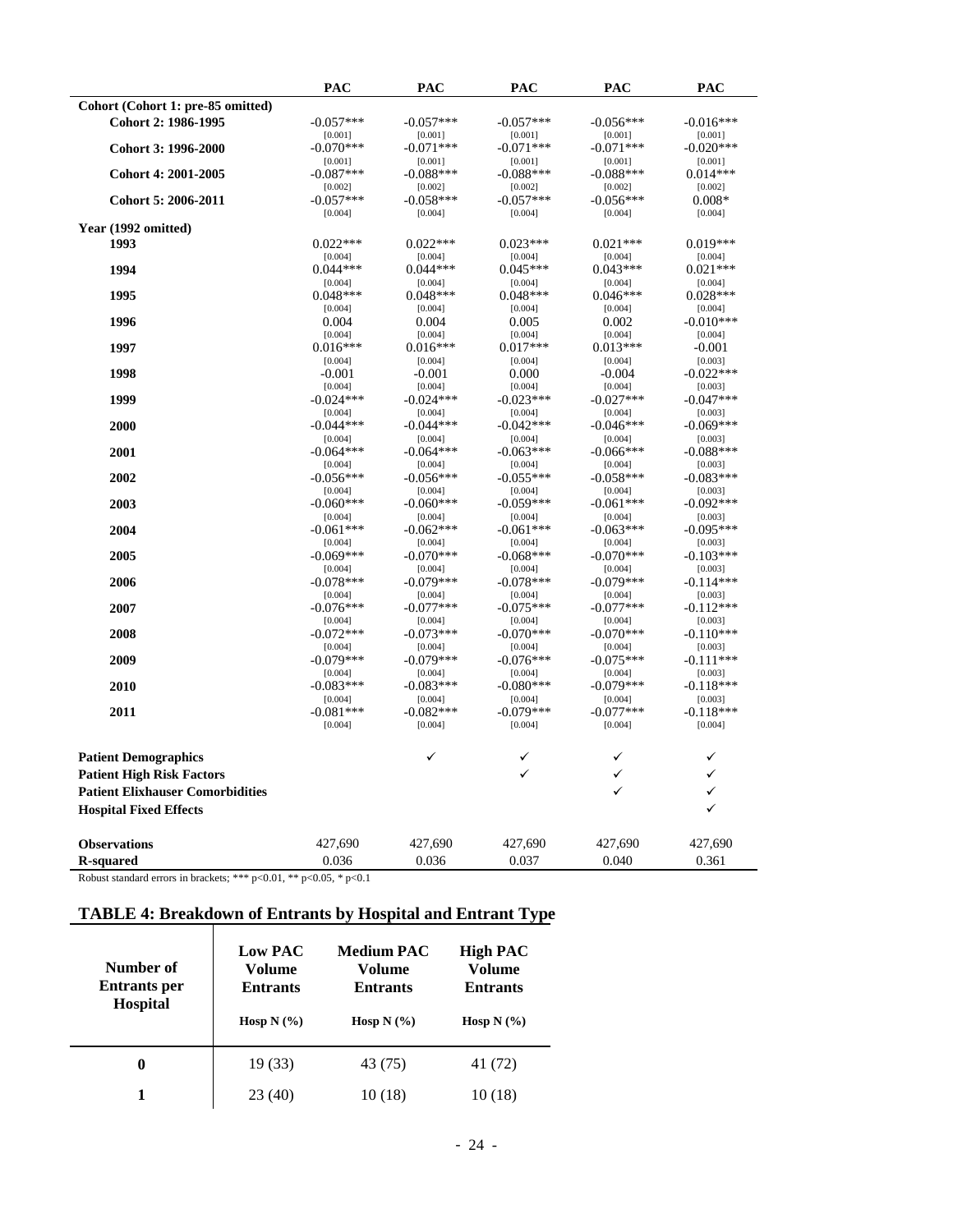| $2+$                  | 15(26) |    | 6 (11) |  |
|-----------------------|--------|----|--------|--|
| <b>Total Entrants</b> | 60     | 19 | າາ     |  |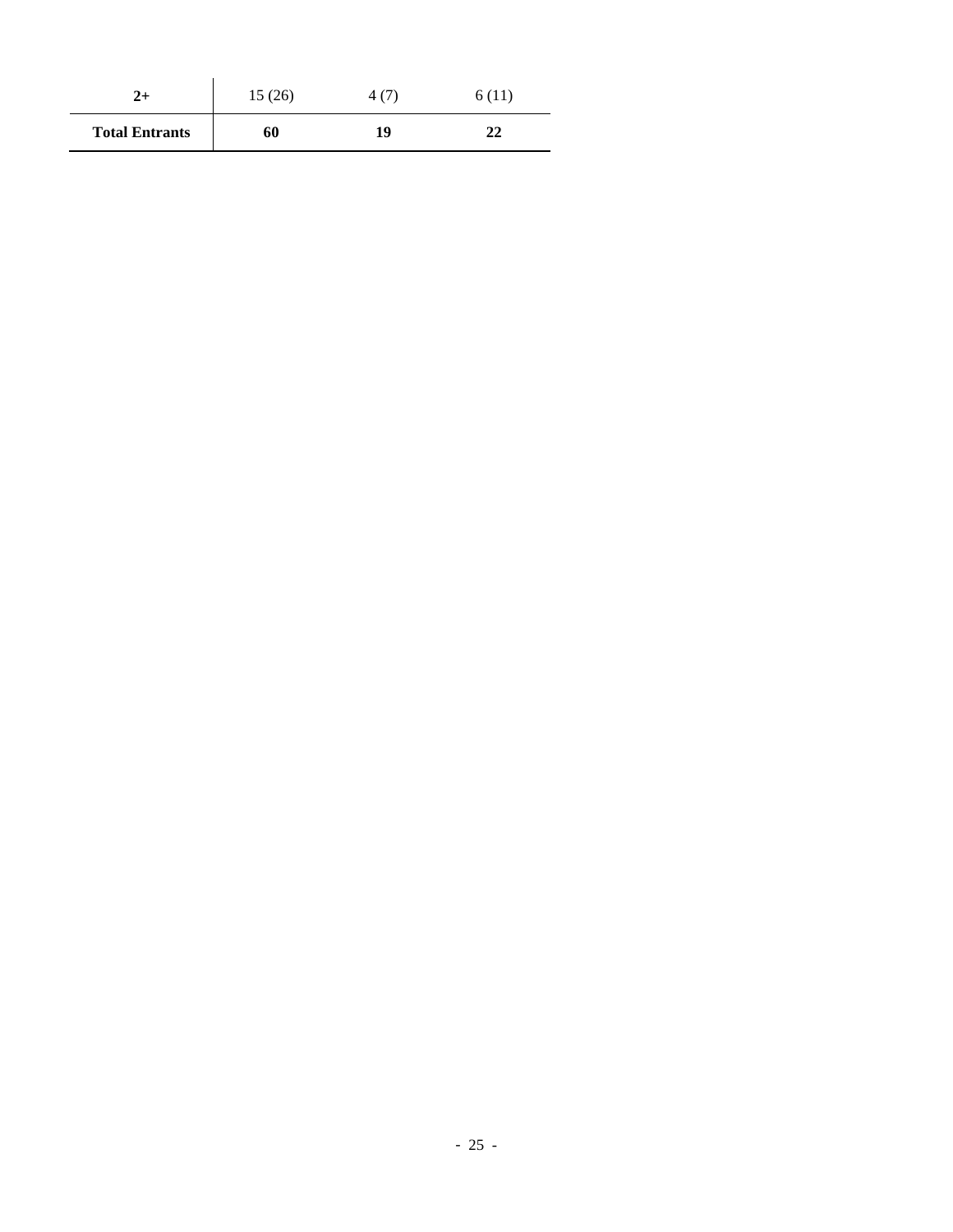|                                         | (1)         | (2)          | (3)          | (4)         | (5)         |
|-----------------------------------------|-------------|--------------|--------------|-------------|-------------|
|                                         | PAC         | <b>PAC</b>   | <b>PAC</b>   | <b>PAC</b>  | PAC         |
| <b>Low PAC Volume Entrants</b>          |             |              |              |             |             |
| <b>Low Entrant 1</b>                    | 0.003       | 0.001        | 0.001        | 0.001       | 0.001       |
|                                         | [0.002]     | [0.002]      | [0.002]      | [0.002]     | [0.002]     |
|                                         |             |              |              | $-0.025***$ |             |
| <b>Low Entrant 2</b>                    | $-0.022***$ | $-0.025***$  | $-0.025***$  |             | $-0.025***$ |
|                                         | [0.003]     | [0.003]      | [0.003]      | [0.003]     | [0.003]     |
| <b>Medium PAC Volume Entrants</b>       |             |              |              |             |             |
| <b>Mid Entrant 1</b>                    | $-0.023***$ | $-0.025***$  | $-0.025***$  | $-0.025***$ | $-0.025***$ |
|                                         | [0.004]     | [0.004]      | [0.004]      | [0.004]     | [0.004]     |
| Mid Entrant 2                           | $0.075***$  | $0.072***$   | $0.072***$   | $0.072***$  | $0.072***$  |
|                                         | [0.004]     | [0.004]      | [0.004]      | [0.004]     | [0.004]     |
| <b>High PAC Volume Entrants</b>         |             |              |              |             |             |
|                                         |             |              |              |             |             |
| <b>High Entrant 1</b>                   | $0.007*$    | $0.007*$     | $0.007*$     | $0.007*$    | $0.008*$    |
|                                         | [0.004]     | [0.004]      | [0.004]      | [0.004]     | [0.004]     |
| <b>High Entrant 2</b>                   | $0.059***$  | $0.058***$   | $0.058***$   | $0.057***$  | $0.058***$  |
|                                         | [0.004]     | [0.004]      | [0.004]      | [0.004]     | [0.004]     |
| Year                                    |             |              |              |             |             |
| 1999                                    | $-0.024***$ | $-0.024***$  | $-0.024***$  | $-0.024***$ | $-0.024***$ |
|                                         | [0.002]     | [0.002]      | [0.002]      | [0.002]     | [0.002]     |
| 2000                                    | $-0.042***$ | $-0.043***$  | $-0.043***$  | $-0.043***$ | $-0.042***$ |
|                                         | [0.002]     | [0.002]      | [0.002]      | [0.002]     | [0.002]     |
|                                         |             |              |              |             |             |
| 2001                                    | $-0.064***$ | $-0.066$ *** | $-0.066$ *** | $-0.066***$ | $-0.065***$ |
|                                         | [0.002]     | [0.002]      | [0.002]      | [0.002]     | [0.002]     |
| 2002                                    | $-0.059***$ | $-0.060***$  | $-0.060***$  | $-0.060***$ | $-0.059***$ |
|                                         | [0.003]     | [0.003]      | [0.003]      | [0.003]     | [0.003]     |
| 2003                                    | $-0.067***$ | $-0.069***$  | $-0.069***$  | $-0.069***$ | $-0.068***$ |
|                                         | [0.003]     | [0.003]      | [0.003]      | [0.003]     | [0.003]     |
| 2004                                    | $-0.084***$ | $-0.086***$  | $-0.086***$  | $-0.086***$ | $-0.084***$ |
|                                         | [0.003]     | [0.003]      | [0.003]      | [0.003]     | [0.003]     |
| 2005                                    | $-0.093***$ | $-0.094***$  | $-0.094***$  | $-0.094***$ | $-0.093***$ |
|                                         | [0.003]     | [0.003]      |              | [0.003]     | [0.003]     |
|                                         |             |              | [0.003]      |             |             |
| 2006                                    | $-0.105***$ | $-0.108***$  | $-0.107***$  | $-0.107***$ | $-0.106***$ |
|                                         | [0.003]     | [0.003]      | [0.003]      | [0.003]     | [0.003]     |
| 2007                                    | $-0.099***$ | $-0.102***$  | $-0.102***$  | $-0.101***$ | $-0.100***$ |
|                                         | [0.003]     | [0.003]      | [0.003]      | [0.003]     | [0.003]     |
| 2008                                    | $-0.089***$ | $-0.090***$  | $-0.090***$  | $-0.089***$ | $-0.089***$ |
|                                         | [0.003]     | [0.003]      | [0.003]      | [0.003]     | [0.003]     |
| 2009                                    | $-0.082***$ | $-0.083***$  | $-0.083***$  | $-0.082***$ | $-0.082***$ |
|                                         | [0.003]     | [0.003]      | [0.003]      | [0.003]     | [0.003]     |
| 2010                                    | $-0.084***$ | $-0.085***$  | $-0.085***$  | $-0.084***$ | $-0.084***$ |
|                                         | [0.003]     |              |              | [0.003]     | [0.003]     |
|                                         |             | [0.003]      | [0.003]      |             |             |
| 2011                                    | $-0.080***$ | $-0.080***$  | $-0.080***$  | $-0.079***$ | $-0.079***$ |
|                                         | [0.003]     | [0.003]      | [0.003]      | [0.003]     | [0.003]     |
|                                         |             |              |              |             |             |
| <b>Hospital Fixed Effects</b>           | ✓           | ✓            | ✓            | ✓           | ✓           |
| <b>Physician Fixed Effects</b>          |             | ✓            | ✓            | ✓           |             |
| <b>Patient Demographics</b>             |             |              | $\checkmark$ | ✓           |             |
| <b>Patient High Risk Factors</b>        |             |              |              | ✓           |             |
|                                         |             |              |              |             |             |
| <b>Patient Elixhauser Comorbidities</b> |             |              |              |             |             |
|                                         |             |              |              |             |             |
| <b>Observations</b>                     | 194,722     | 194,722      | 194,722      | 194,722     | 194,722     |
| <b>R-squared</b>                        | 0.411       | 0.421        | 0.421        | 0.422       | 0.422       |

## **TABLE 5: Veteran PA Catheter Abandonment after Newly-Trained Entrant**

Robust standard errors in brackets; \*\*\* p<0.01, \*\* p<0.05, \* p<0.1

## **FIGURE 1: Trend in PA Catheter Usage Overtime**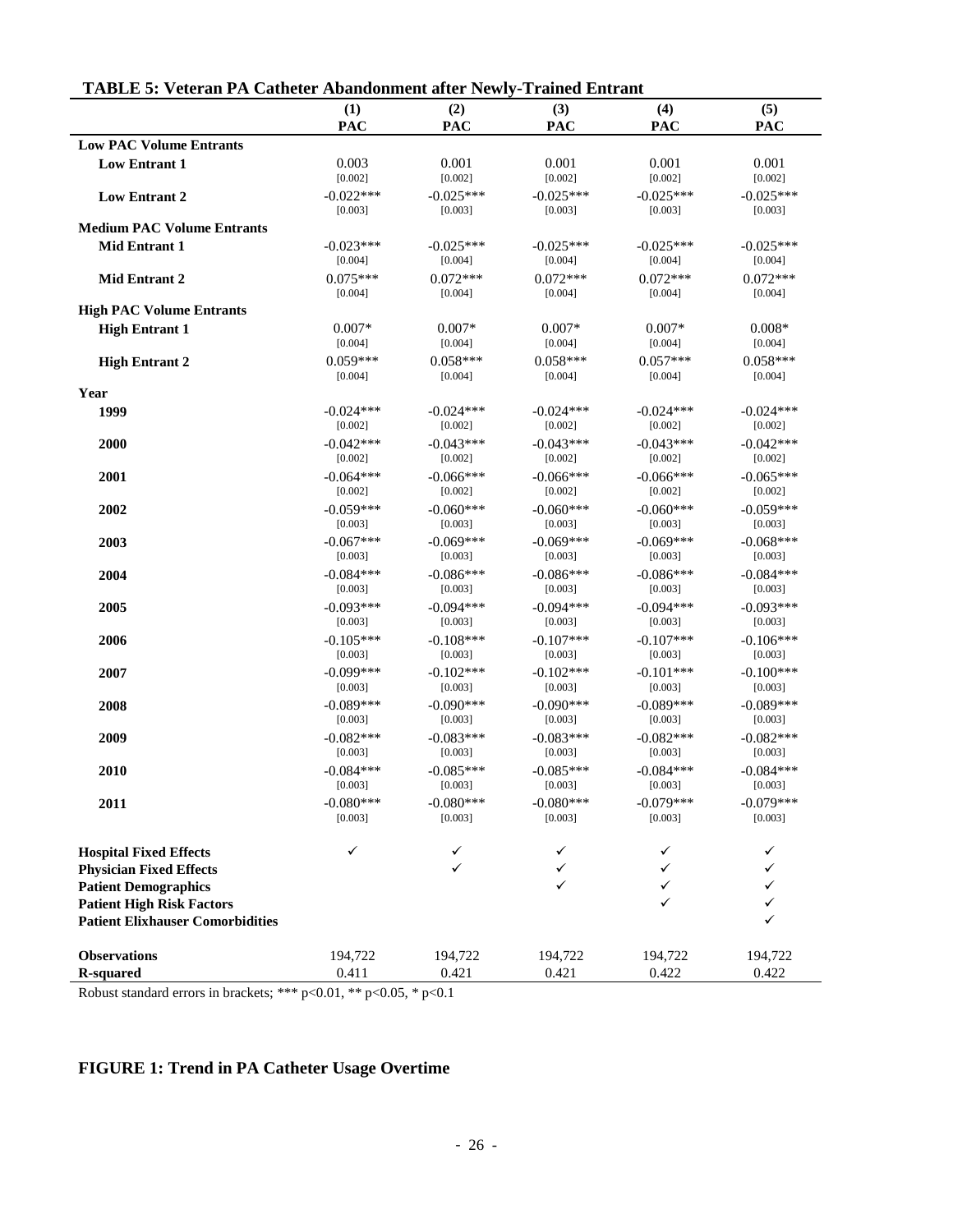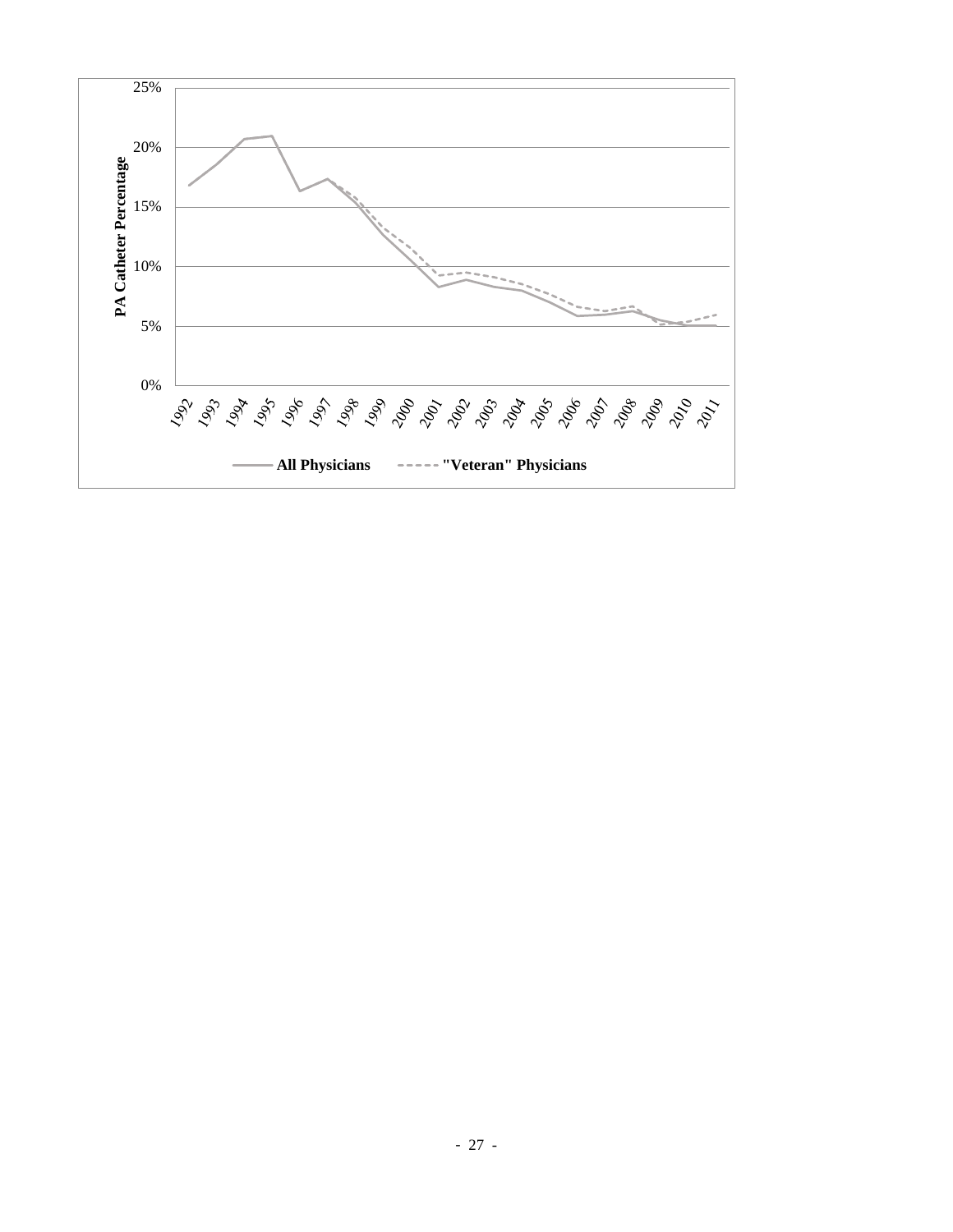

**FIGURE 2: Trend in PA Catheter Usage by Physician Education Cohort**